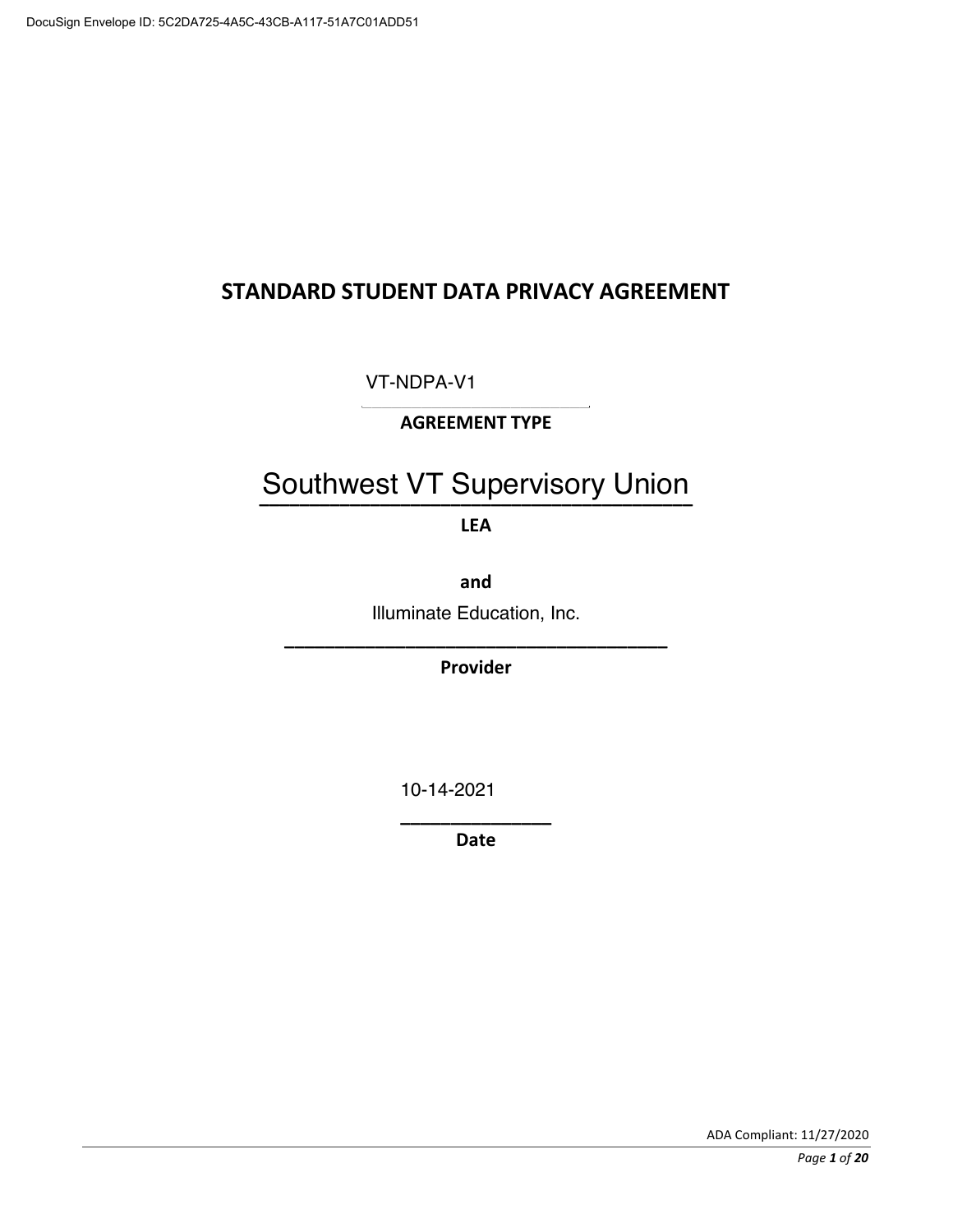This Student Data Privacy Agreement ("DPA") is entered into on the date of full execution (the "Effective Date") and is entered into by and between:

[Southwest VT Supervisory Union], located at [246 S Stream Rd, Bennington VT 05201] (the "Local Education Agency" or "LEA") and  $\frac{1}{6531}$  Irvi ] (the "Provider"). 

WHEREAS, the Provider is providing educational or digital services to LEA.

WHEREAS, the Provider and LEA recognize the need to protect personally identifiable student information and other regulated data exchanged between them as required by applicable laws and regulations, such as the Family Educational Rights and Privacy Act ("FERPA") at 20 U.S.C. § 1232g (34 CFR Part 99); the Children's Online Privacy Protection Act ("COPPA") at 15 U.S.C. § 6501-6506 (16 CFR Part 312), applicable state privacy laws and regulations and

WHEREAS, the Provider and LEA desire to enter into this DPA for the purpose of establishing their respective obligations and duties in order to comply with applicable laws and regulations.

NOW THEREFORE, for good and valuable consideration, LEA and Provider agree as follows:

1. A description of the Services to be provided, the categories of Student Data that may be provided by LEA to Provider, and other information specific to this DPA are contained in the Standard Clauses hereto.

### 2. Special Provisions. Check if Required

If checked, the Supplemental State Terms and attached hereto as Exhibit "G" are hereby incorporated by reference into this DPA in their entirety.



If checked, LEA and Provider agree to the additional terms or modifications set forth in **Exhibit "H". (Optional)** 

If Checked, the Provider, has signed Exhibit "E" to the Standard Clauses, otherwise known as **General Offer of Privacy Terms** 

- 3. In the event of a conflict between the SDPC Standard Clauses, the State or Special Provisions will control. In the event there is conflict between the terms of the DPA and any other writing, including, but not limited to the Service Agreement and Provider Terms of Service or Privacy Policy the terms of this DPA shall control.
- 4. This DPA shall stay in effect for three years. Exhibit E will expire 3 years from the date the original DPA was signed.
- 5. The services to be provided by Provider to LEA pursuant to this DPA are detailed in Exhibit "A" (the "Services").
- 6. Notices. All notices or other communication required or permitted to be given hereunder may be given via e-mail transmission, or first-class mail, sent to the designated representatives below.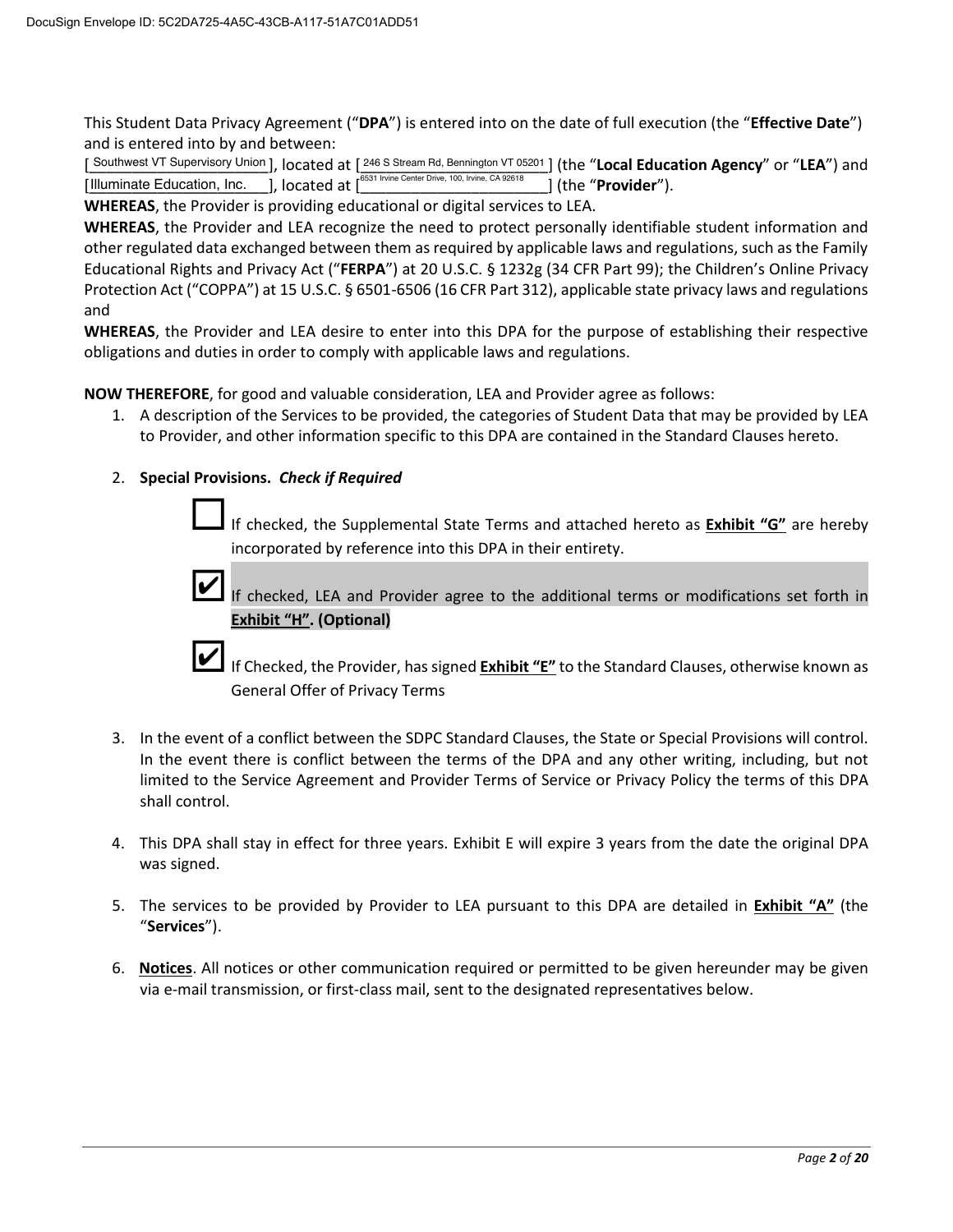| The designated representative for the LEA for this DPA is:                                     |
|------------------------------------------------------------------------------------------------|
| Director of Curriculum, Instruction, and Assessment<br>Melissa Senecal<br>Name:<br>Title:      |
| Address: 246 S Stream Rd, Bennington VT 05201                                                  |
| Phone: 802-447-7501 Email: melissa.senecal@svsu.org                                            |
|                                                                                                |
|                                                                                                |
| The designated representative for the Provider for this DPA is:<br>COO<br><b>Scott Virkler</b> |
| Title:<br>Name:<br>6531 Irvine Center Drive, 100, Irvine, CA 92618                             |
|                                                                                                |
| Address:<br>949-656-3133<br>legal@illuminateed.net                                             |
|                                                                                                |
| IN WITNESS WHEREOF, LEA and Provider execute this DPA as of the Effective Date.                |
| Southwest VT Supervisory Union<br>LEA I                                                        |
| $6412$ Date: $10/18/2$<br>By:                                                                  |
| Melissa Senecal<br>Director of Curriculum, Instruction, ans Assessment<br><b>Printed Name:</b> |
| Illuminate Education, Inc.                                                                     |
| Provider [                                                                                     |
| 10-14-2021<br><b>DocuSigned by:</b>                                                            |
| Date:<br>By:                                                                                   |
| DB07F581AE9A446                                                                                |
| Printed Name: Scott Virkler<br>Title/Position: COO                                             |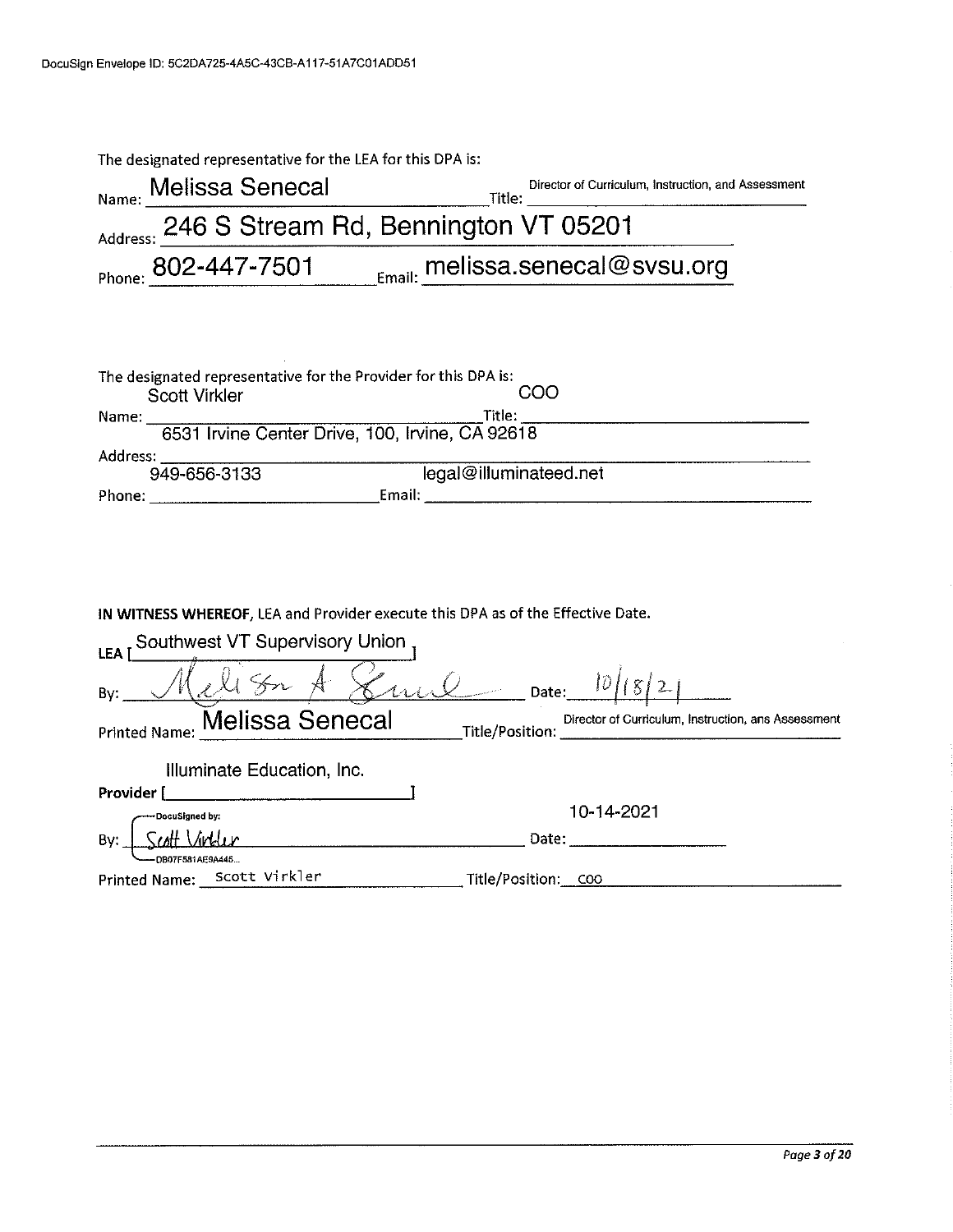#### **STANDARD CLAUSES**

Version 1.0

### **ARTICLE I: PURPOSE AND SCOPE**

- 1. Purpose of DPA. The purpose of this DPA is to describe the duties and responsibilities to protect Student Data including compliance with all applicable federal, state, and local privacy laws, rules, and regulations, all as may be amended from time to time. In performing these services, the Provider shall be considered a School Official with a legitimate educational interest, and performing services otherwise provided by the LEA. Provider shall be under the direct control and supervision of the LEA, with respect to its use of **Student Data**
- 2. Student Data to Be Provided. In order to perform the Services described above, LEA shall provide Student Data as identified in the Schedule of Data, attached hereto as Exhibit "B".
- 3. DPA Definitions. The definition of terms used in this DPA is found in Exhibit "C". In the event of a conflict, definitions used in this DPA shall prevail over terms used in any other writing, including, but not limited to the Service Agreement, Terms of Service, Privacy Policies etc.

### **ARTICLE II: DATA OWNERSHIP AND AUTHORIZED ACCESS**

- 1. Student Data Property of LEA. All Student Data transmitted to the Provider pursuant to the Service Agreement is and will continue to be the property of and under the control of the LEA. The Provider further acknowledges and agrees that all copies of such Student Data transmitted to the Provider, including any modifications or additions or any portion thereof from any source, are subject to the provisions of this DPA in the same manner as the original Student Data. The Parties agree that as between them, all rights, including all intellectual property rights in and to Student Data contemplated per the Service Agreement, shall remain the exclusive property of the LEA. For the purposes of FERPA, the Provider shall be considered a School Official, under the control and direction of the LEA as it pertains to the use of Student Data, notwithstanding the above.
- 2. Parent Access. To the extent required by law the LEA shall establish reasonable procedures by which a parent, legal guardian, or eligible student may review Education Records and/or Student Data correct erroneous information, and procedures for the transfer of student-generated content to a personal account, consistent with the functionality of services. Provider shall respond in a reasonably timely manner (and no later than forty five (45) days from the date of the request or pursuant to the time frame required under state law for an LEA to respond to a parent or student, whichever is sooner) to the LEA's request for Student Data in a student's records held by the Provider to view or correct as necessary. In the event that a parent of a student or other individual contacts the Provider to review any of the Student Data accessed pursuant to the Services, the Provider shall refer the parent or individual to the LEA, who will follow the necessary and proper procedures regarding the requested information.
- 3. Separate Account. If Student-Generated Content is stored or maintained by the Provider, Provider shall, at the request of the LEA, transfer, or provide a mechanism for the LEA to transfer, said Student-Generated Content to a separate account created by the student.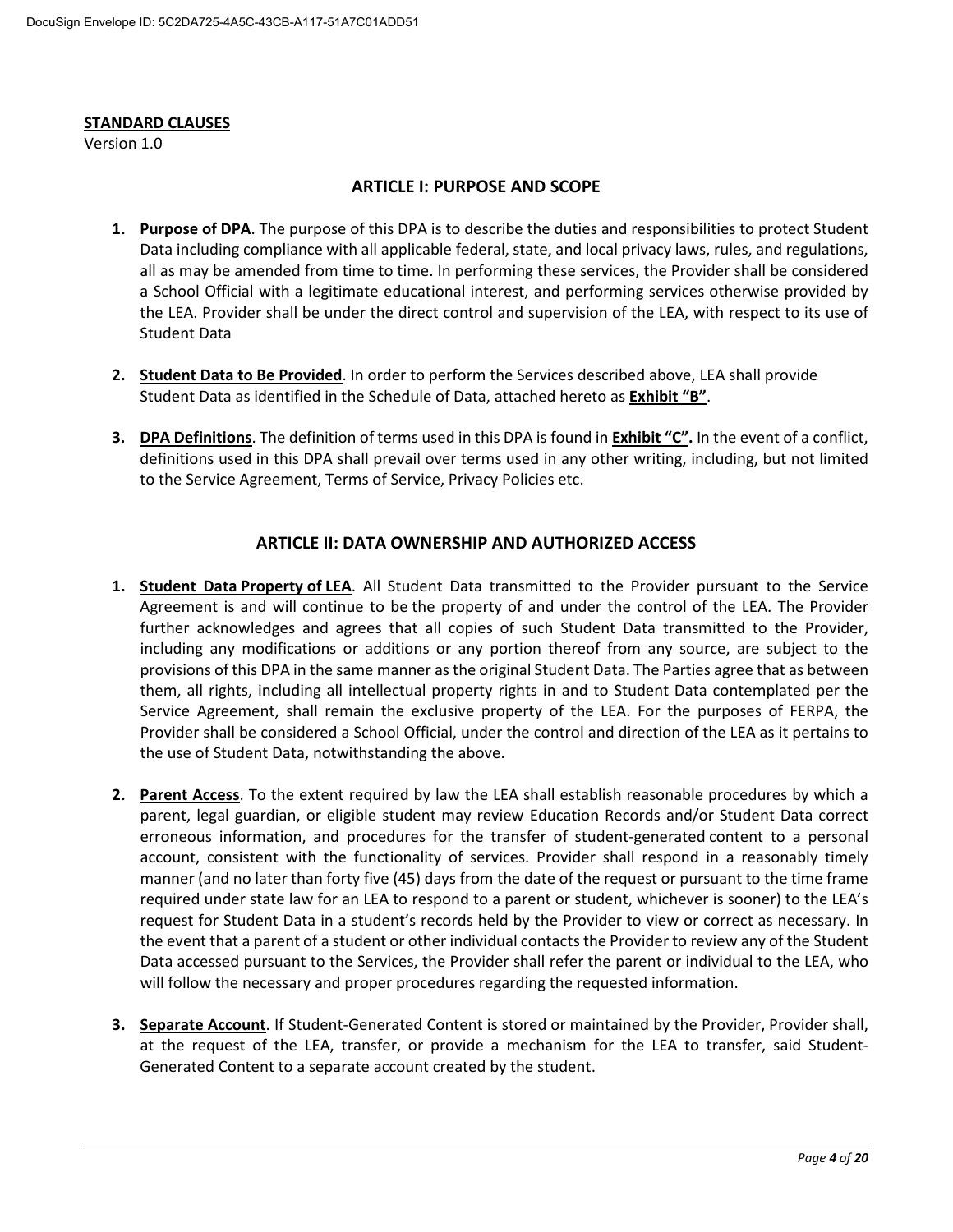- 4. Law Enforcement Requests. Should law enforcement or other government entities ("Requesting Party(ies)") contact Provider with a request for Student Data held by the Provider pursuant to the Services, the Provider shall notify the LEA in advance of a compelled disclosure to the Requesting Party, unless lawfully directed by the Requesting Party not to inform the LEA of the request.
- 5. Subprocessors. Provider shall enter into written agreements with all Subprocessors performing functions for the Provider in order for the Provider to provide the Services pursuant to the Service Agreement, whereby the Subprocessors agree to protect Student Data in a manner no less stringent than the terms of this DPA.

### **ARTICLE III: DUTIES OF LEA**

- 1. Provide Data in Compliance with Applicable Laws. LEA shall provide Student Data for the purposes of obtaining the Services in compliance with all applicable federal, state, and local privacy laws, rules, and regulations, all as may be amended from time to time.
- 2. Annual Notification of Rights. If the LEA has a policy of disclosing Education Records and/or Student Data under FERPA (34 CFR § 99.31(a)(1)), LEA shall include a specification of criteria for determining who constitutes a school official and what constitutes a legitimate educational interest in its annual notification of rights.
- 3. Reasonable Precautions. LEA shall take reasonable precautions to secure usernames, passwords, and any other means of gaining access to the services and hosted Student Data.
- 4. Unauthorized Access Notification. LEA shall notify Provider promptly of any known unauthorized access. LEA will assist Provider in any efforts by Provider to investigate and respond to any unauthorized access.

### **ARTICLE IV: DUTIES OF PROVIDER**

- 1. Privacy Compliance. The Provider shall comply with all applicable federal, state, and local laws, rules, and regulations pertaining to Student Data privacy and security, all as may be amended from time to time.
- 2. Authorized Use. The Student Data shared pursuant to the Service Agreement, including persistent unique identifiers, shall be used for no purpose other than the Services outlined in Exhibit A or stated in the Service Agreement and/or otherwise authorized under the statutes referred to herein this DPA.
- 3. Provider Employee Obligation. Provider shall require all of Provider's employees and agents who have access to Student Data to comply with all applicable provisions of this DPA with respect to the Student Data shared under the Service Agreement. Provider agrees to require and maintain an appropriate confidentiality agreement from each employee or agent with access to Student Data pursuant to the Service Agreement.
- 4. No Disclosure. Provider acknowledges and agrees that it shall not make any re-disclosure of any Student Data or any portion thereof, including without limitation, user content or other non-public information and/or personally identifiable information contained in the Student Data other than as directed or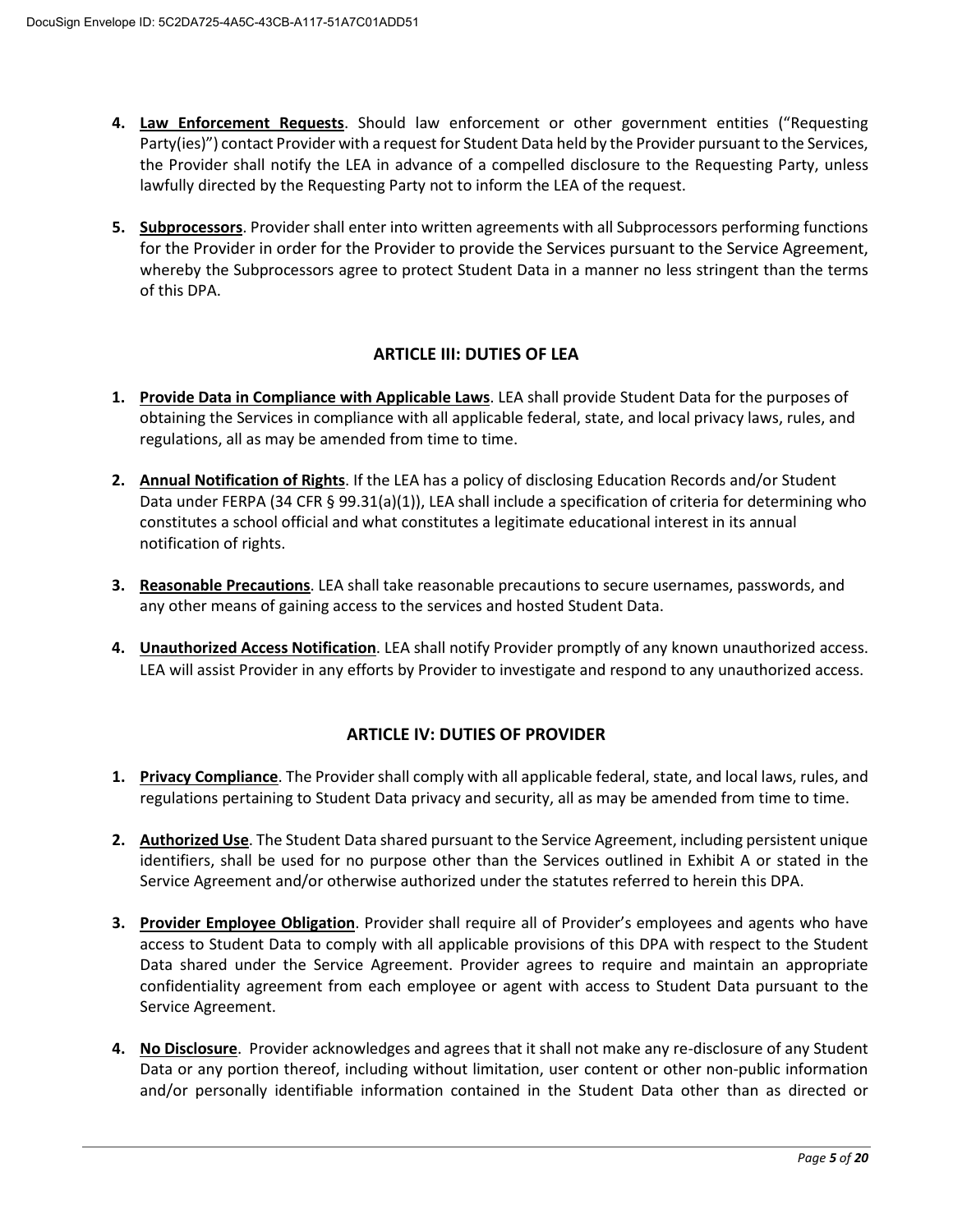permitted by the LEA or this DPA. This prohibition against disclosure shall not apply to aggregate summaries of De-Identified information, Student Data disclosed pursuant to a lawfully issued subpoena or other legal process, or to subprocessors performing services on behalf of the Provider pursuant to this DPA. Provider will not Sell Student Data to any third party.

- 5. De-Identified Data: Provider agrees not to attempt to re-identify de-identified Student Data. De-Identified Data may be used by the Provider for those purposes allowed under FERPA and the following purposes: (1) assisting the LEA or other governmental agencies in conducting research and other studies; and (2) research and development of the Provider's educational sites, services, or applications, and to demonstrate the effectiveness of the Services; and (3) for adaptive learning purpose and for customized student learning. Provider's use of De-Identified Data shall survive termination of this DPA or any request by LEA to return or destroy Student Data. Except for Subprocessors, Provider agrees not to transfer deidentified Student Data to any party unless (a) that party agrees in writing not to attempt re-identification, and (b) prior written notice has been given to the LEA who has provided prior written consent for such transfer. Prior to publishing any document that names the LEA explicitly or indirectly, the Provider shall obtain the LEA's written approval of the manner in which de-identified data is presented.
- 6. Disposition of Data. Upon written request from the LEA, Provider shall dispose of or provide a mechanism for the LEA to transfer Student Data obtained under the Service Agreement, within sixty (60) days of the date of said request and according to a schedule and procedure as the Parties may reasonably agree. Upon termination of this DPA, if no written request from the LEA is received, Provider shall dispose of all Student Data after providing the LEA with reasonable prior notice. The duty to dispose of Student Data shall not extend to Student Data that had been De-Identified or placed in a separate student account pursuant to section II 3. The LEA may employ a "Directive for Disposition of Data" form, a copy of which is attached hereto as Exhibit "D". If the LEA and Provider employ Exhibit "D," no further written request or notice is required on the part of either party prior to the disposition of Student Data described in Exhibit  $^{\prime\prime}$ D.
- 7. Advertising Limitations. Provider is prohibited from using, disclosing, or selling Student Data to (a) inform, influence, or enable Targeted Advertising; or (b) develop a profile of a student, family member/guardian or group, for any purpose other than providing the Service to LEA. This section does not prohibit Provider from using Student Data (i) for adaptive learning or customized student learning (including generating personalized learning recommendations); or (ii) to make product recommendations to teachers or LEA employees; or (iii) to notify account holders about new education product updates, features, or services or from otherwise using Student Data as permitted in this DPA and its accompanying exhibits

## **ARTICLE V: DATA PROVISIONS**

- 1. Data Storage. Where required by applicable law, Student Data shall be stored within the United States. Upon request of the LEA, Provider will provide a list of the locations where Student Data is stored.
- 2. Audits. No more than once a year, or following unauthorized access, upon receipt of a written request from the LEA with at least ten (10) business days' notice and upon the execution of an appropriate confidentiality agreement, the Provider will allow the LEA to audit the security and privacy measures that are in place to ensure protection of Student Data or any portion thereof as it pertains to the delivery of services to the LEA. The Provider will cooperate reasonably with the LEA and any local, state, or federal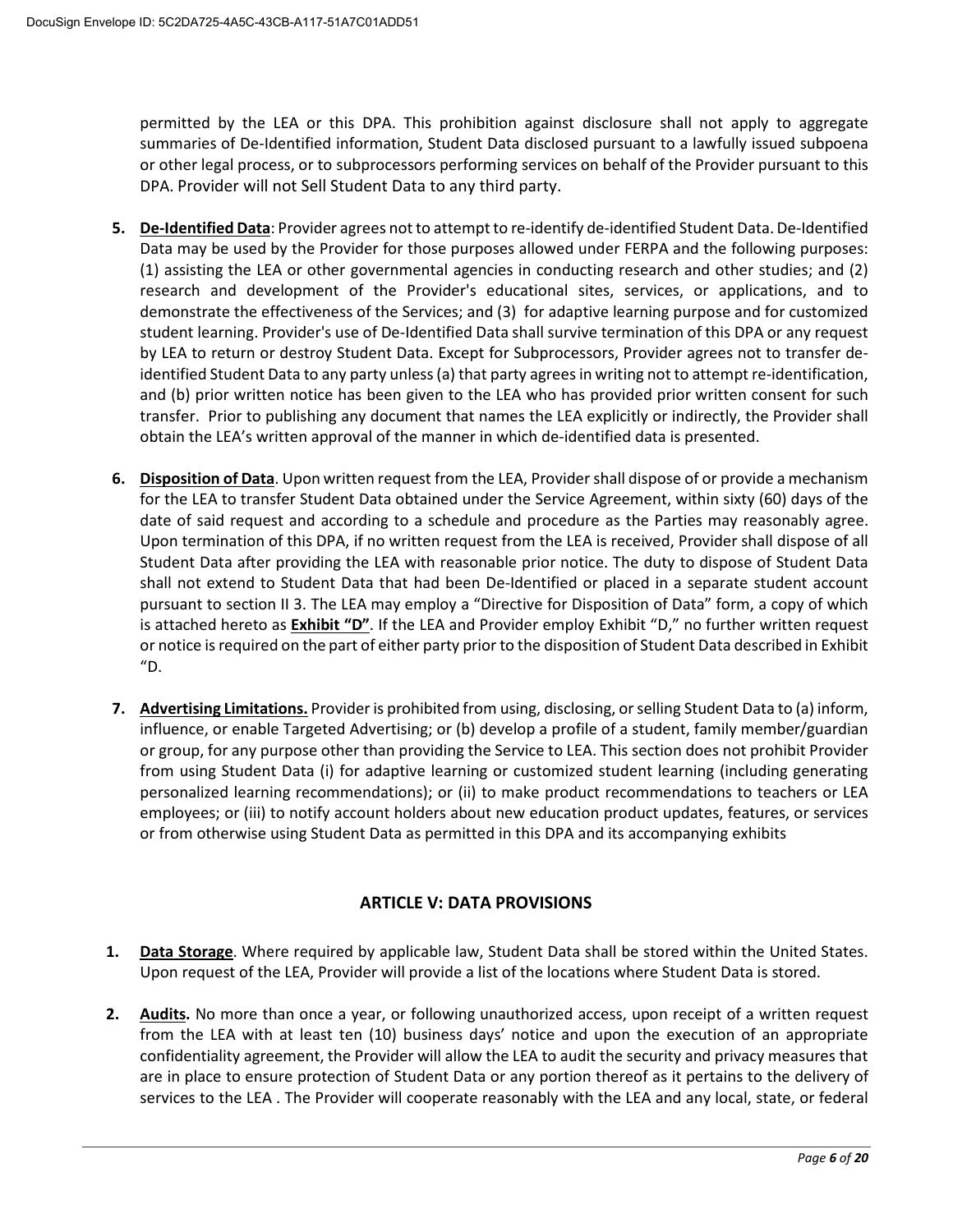agency with oversight authority or jurisdiction in connection with any audit or investigation of the Provider and/or delivery of Services to students and/or LEA, and shall provide reasonable access to the Provider's facilities, staff, agents and LEA's Student Data and all records pertaining to the Provider, LEA and delivery of Services to the LEA. Failure to reasonably cooperate shall be deemed a material breach of the DPA.

- Data Security. The Provider agrees to utilize administrative, physical, and technical safeguards designed  $3.$ to protect Student Data from unauthorized access, disclosure, acquisition, destruction, use, or modification. The Provider shall adhere to any applicable law relating to data security. The provider shall implement an adequate Cybersecurity Framework based on one of the nationally recognized standards set forth set forth in *Exhibit "F"*. Exclusions, variations, or exemptions to the identified Cybersecurity Framework must be detailed in an attachment to Exhibit "H". Additionally, Provider may choose to further detail its security programs and measures that augment or are in addition to the Cybersecurity Framework in **Exhibit "F"**. Provider shall provide, in the Standard Schedule to the DPA, contact information of an employee who LEA may contact if there are any data security concerns or questions.
- 4. Data Breach. In the event of an unauthorized release, disclosure or acquisition of Student Data that compromises the security, confidentiality or integrity of the Student Data maintained by the Provider the Provider shall provide notification to LEA within seventy-two (72) hours of confirmation of the incident, unless notification within this time limit would disrupt investigation of the incident by law enforcement. In such an event, notification shall be made within a reasonable time after the incident. Provider shall follow the following process:
	- (1) The security breach notification described above shall include, at a minimum, the following information to the extent known by the Provider and as it becomes available:
		- i. The name and contact information of the reporting LEA subject to this section.
		- ii. A list of the types of personal information that were or are reasonably believed to have been the subject of a breach.
		- iii. If the information is possible to determine at the time the notice is provided, then either  $(1)$  the date of the breach,  $(2)$  the estimated date of the breach, or  $(3)$  the date range within which the breach occurred. The notification shall also include the date of the notice.
		- iv. Whether the notification was delayed as a result of a law enforcement investigation, if that information is possible to determine at the time the notice is provided; and
		- v. A general description of the breach incident, if that information is possible to determine at the time the notice is provided.
	- (2) Provider agrees to adhere to all federal and state requirements with respect to a data breach related to the Student Data, including, when appropriate or required, the required responsibilities and procedures for notification and mitigation of any such data breach.
	- (3) Provider further acknowledges and agrees to have a written incident response plan that reflects best practices and is consistent with industry standards and federal and state law for responding to a data breach, breach of security, privacy incident or unauthorized acquisition or use of Student Data or any portion thereof, including personally identifiable information and agrees to provide LEA, upon request, with a summary of said written incident response plan.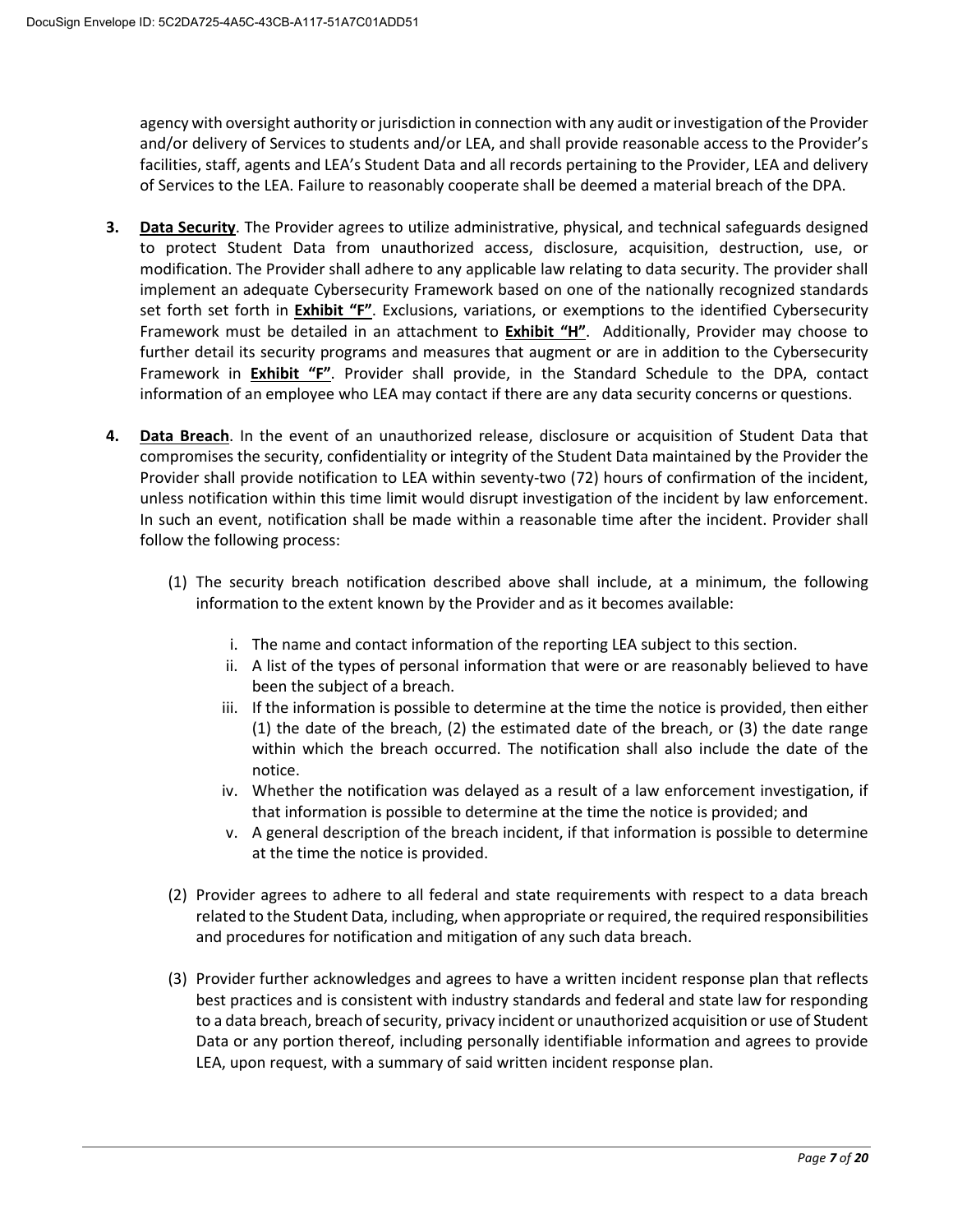- (4) LEA shall provide notice and facts surrounding the breach to the affected students, parents or guardians.
- (5) In the event of a breach originating from LEA's use of the Service, Provider shall cooperate with LEA to the extent necessary to expeditiously secure Student Data.

### **ARTICLE VI: GENERAL OFFER OF TERMS**

Provider may, by signing the attached form of "General Offer of Privacy Terms" (General Offer, attached hereto as **Exhibit "E"**), be bound by the terms of **Exhibit "E"** to any other LEA who signs the acceptance on said Exhibit. The form is limited by the terms and conditions described therein.

### **ARTICLE VII: MISCELLANEOUS**

- 1. Termination. In the event that either Party seeks to terminate this DPA, they may do so by mutual written consent so long as the Service Agreement has lapsed or has been terminated. Either party may terminate this DPA and any service agreement or contract if the other party breaches any terms of this DPA.
- 2. Effect of Termination Survival. If the Service Agreement is terminated, the Provider shall destroy all of LEA's Student Data pursuant to Article IV, section 6.
- 3. Priority of Agreements. This DPA shall govern the treatment of Student Data in order to comply with the privacy protections, including those found in FERPA and all applicable privacy statutes identified in this DPA. In the event there is conflict between the terms of the DPA and the Service Agreement, Terms of Service, Privacy Policies, or with any other bid/RFP, license agreement, or writing, the terms of this DPA shall apply and take precedence. In the event of a conflict between Exhibit H, the SDPC Standard Clauses, and/or the Supplemental State Terms, Exhibit H will control, followed by the Supplemental State Terms. Except as described in this paragraph herein, all other provisions of the Service Agreement shall remain in effect.
- 4. Entire Agreement. This DPA and the Service Agreement constitute the entire agreement of the Parties relating to the subject matter hereof and supersedes all prior communications, representations, or agreements, oral or written, by the Parties relating thereto. This DPA may be amended and the observance of any provision of this DPA may be waived (either generally or in any particular instance and either retroactively or prospectively) only with the signed written consent of both Parties. Neither failure nor delay on the part of any Party in exercising any right, power, or privilege hereunder shall operate as a waiver of such right, nor shall any single or partial exercise of any such right, power, or privilege preclude any further exercise thereof or the exercise of any other right, power, or privilege.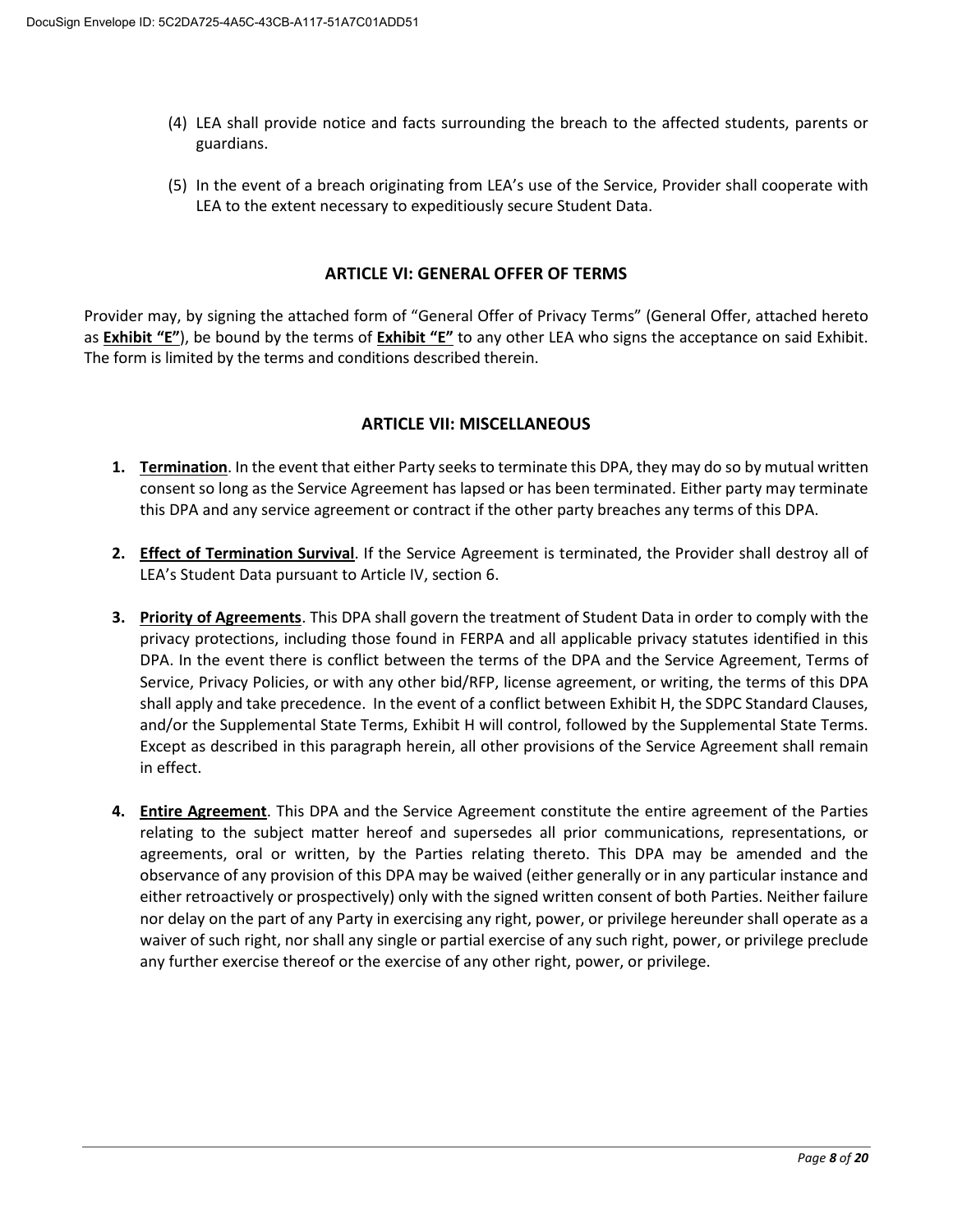- 5. Severability. Any provision of this DPA that is prohibited or unenforceable in any jurisdiction shall, as to such jurisdiction, be ineffective to the extent of such prohibition or unenforceability without invalidating the remaining provisions of this DPA, and any such prohibition or unenforceability in any jurisdiction shall not invalidate or render unenforceable such provision in any other jurisdiction. Notwithstanding the foregoing, if such provision could be more narrowly drawn so as not to be prohibited or unenforceable in such jurisdiction while, at the same time, maintaining the intent of the Parties, it shall, as to such jurisdiction, be so narrowly drawn without invalidating the remaining provisions of this DPA or affecting the validity or enforceability of such provision in any other jurisdiction.
- 6. Governing Law; Venue and Jurisdiction. THIS DPA WILL BE GOVERNED BY AND CONSTRUED IN ACCORDANCE WITH THE LAWS OF THE STATE OF THE LEA, WITHOUT REGARD TO CONFLICTS OF LAW PRINCIPLES. EACH PARTY CONSENTS AND SUBMITS TO THE SOLE AND EXCLUSIVE JURISDICTION TO THE STATE AND FEDERAL COURTS FOR THE COUNTY OF THE LEA FOR ANY DISPUTE ARISING OUT OF OR RELATING TO THIS DPA OR THE TRANSACTIONS CONTEMPLATED HEREBY.
- 7. Successors Bound: This DPA is and shall be binding upon the respective successors in interest to Provider in the event of a merger, acquisition, consolidation or other business reorganization or sale of all or substantially all of the assets of such business In the event that the Provider sells, merges, or otherwise disposes of its business to a successor during the term of this DPA, the Provider shall provide written notice to the LEA no later than sixty (60) days after the closing date of sale, merger, or disposal. Such notice shall include a written, signed assurance that the successor will assume the obligations of the DPA and any obligations with respect to Student Data within the Service Agreement. The LEA has the authority to terminate the DPA if it disapproves of the successor to whom the Provider is selling, merging, or otherwise disposing of its business.
- 8. Authority. Each party represents that it is authorized to bind to the terms of this DPA, including confidentiality and destruction of Student Data and any portion thereof contained therein, all related or associated institutions, individuals, employees or contractors who may have access to the Student Data and/or any portion thereof.
- 9. Waiver. No delay or omission by either party to exercise any right hereunder shall be construed as a waiver of any such right and both parties reserve the right to exercise any such right from time to time, as often as may be deemed expedient.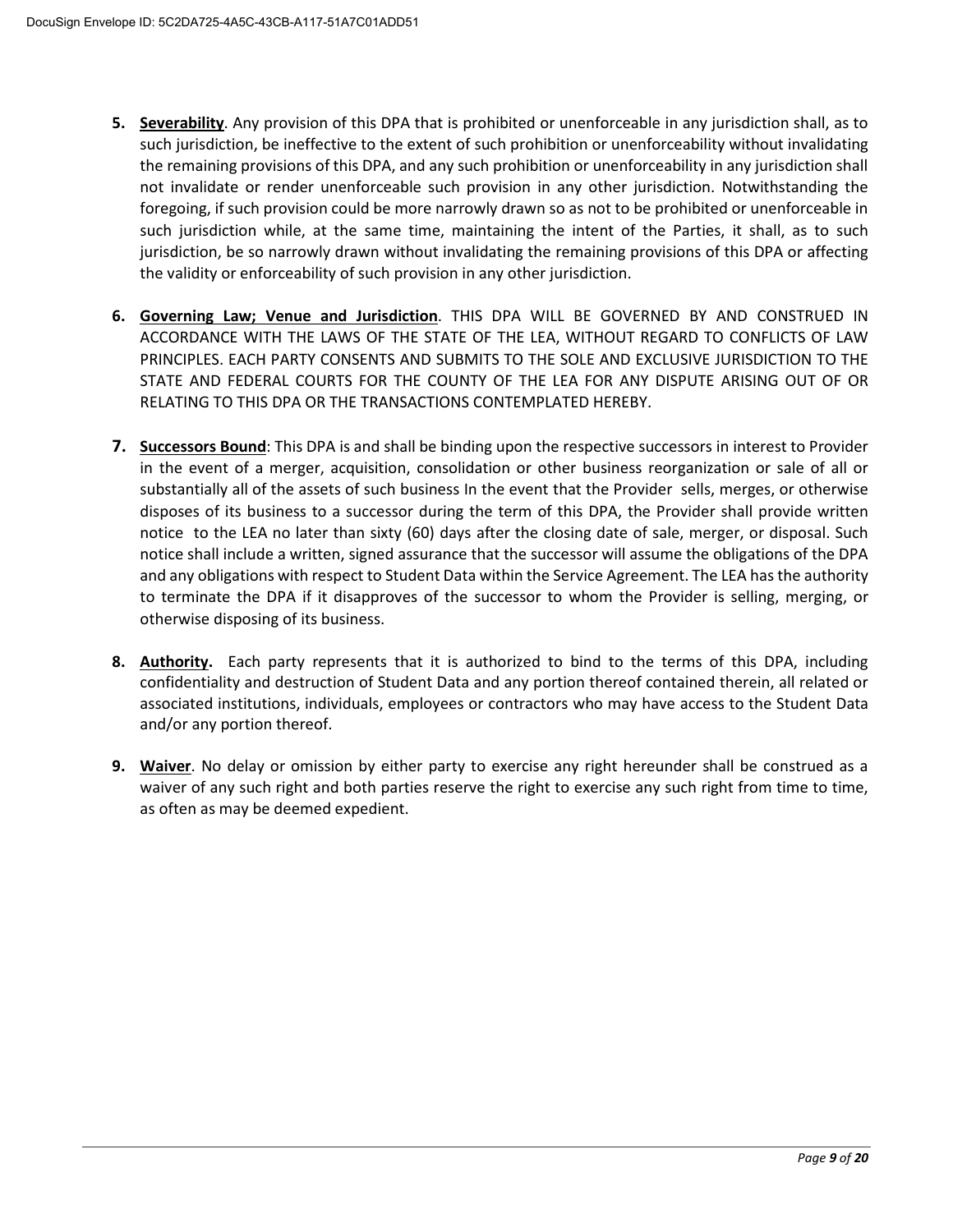## <u>EXHIBIT "A"</u> **DESCRIPTION OF SERVICES**

Assessment & Data Visualization Product and professional services:

FAST (Formative Assessment System for Teachers) is a suite of assessment progress monitoring tools designed to help educators screen, monitor progress, and analyze reading skills of students from kindergarten to fifth grade.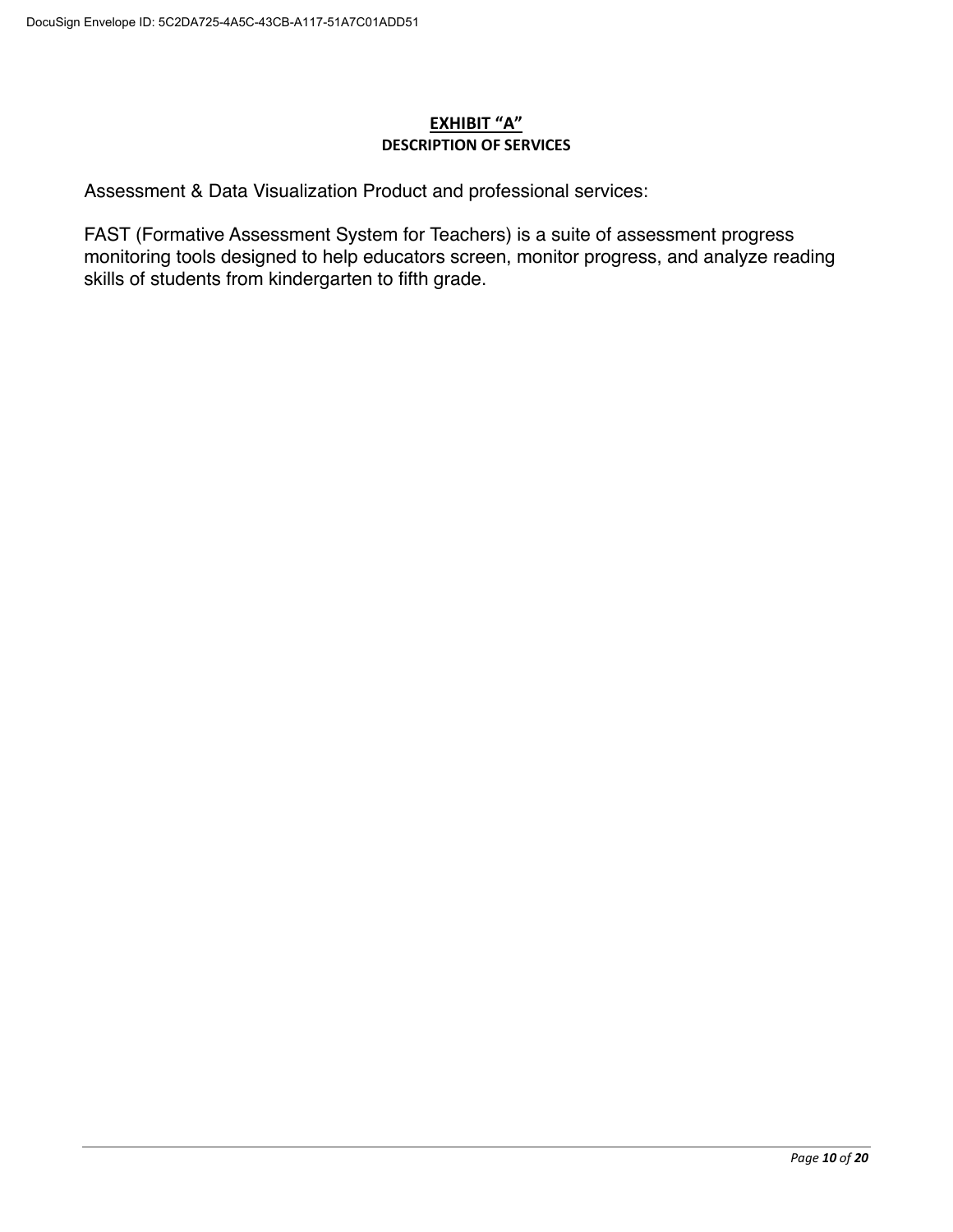# EXHIBIT "B"<br>SCHEDULE OF DATA

X - Required C- Customer's Option

| <b>Category of Data</b>                    | <b>Elements</b>                                                                                                                                                                                                                                                                               | <b>Check if Used</b><br>by Your System |
|--------------------------------------------|-----------------------------------------------------------------------------------------------------------------------------------------------------------------------------------------------------------------------------------------------------------------------------------------------|----------------------------------------|
| <b>Application Technology</b><br>Meta Data | IP Addresses of users, Use of cookies, etc.                                                                                                                                                                                                                                                   | X                                      |
|                                            | Other application technology meta data-Please specific:                                                                                                                                                                                                                                       |                                        |
| <b>Application Use Statistics</b>          | Meta data on user interaction with application                                                                                                                                                                                                                                                | X                                      |
| Assessment                                 | Standardized test scores                                                                                                                                                                                                                                                                      | $\mathsf C$                            |
|                                            | Observation data                                                                                                                                                                                                                                                                              | ${\bf C}$                              |
|                                            | Other assessment data-Please specify:                                                                                                                                                                                                                                                         | C                                      |
| Attendance                                 | Student school (daily) attendance data                                                                                                                                                                                                                                                        | $\mathsf C$                            |
|                                            | Student class attendance data                                                                                                                                                                                                                                                                 | C                                      |
| Communications                             | Online communications captured (emails, blog entries)                                                                                                                                                                                                                                         |                                        |
| Conduct                                    | Conduct or behavioral data                                                                                                                                                                                                                                                                    | $\mathsf C$                            |
| Demographics                               | Date of Birth                                                                                                                                                                                                                                                                                 | X                                      |
|                                            | Place of Birth                                                                                                                                                                                                                                                                                |                                        |
|                                            | Gender                                                                                                                                                                                                                                                                                        | C                                      |
|                                            | Ethnicity or race                                                                                                                                                                                                                                                                             | C                                      |
|                                            | Language information (native, or primary language<br>spoken by student)<br>EL PROGRAM INFORMATION<br><b>English Fluency Code</b><br>$\bullet$<br><b>ELL Entry Date</b><br>$\bullet$<br><b>ELL Fluent Date</b><br>$\bullet$<br>Long-Term English Learner Indicator<br>Years As English Learner | $\overline{C}$                         |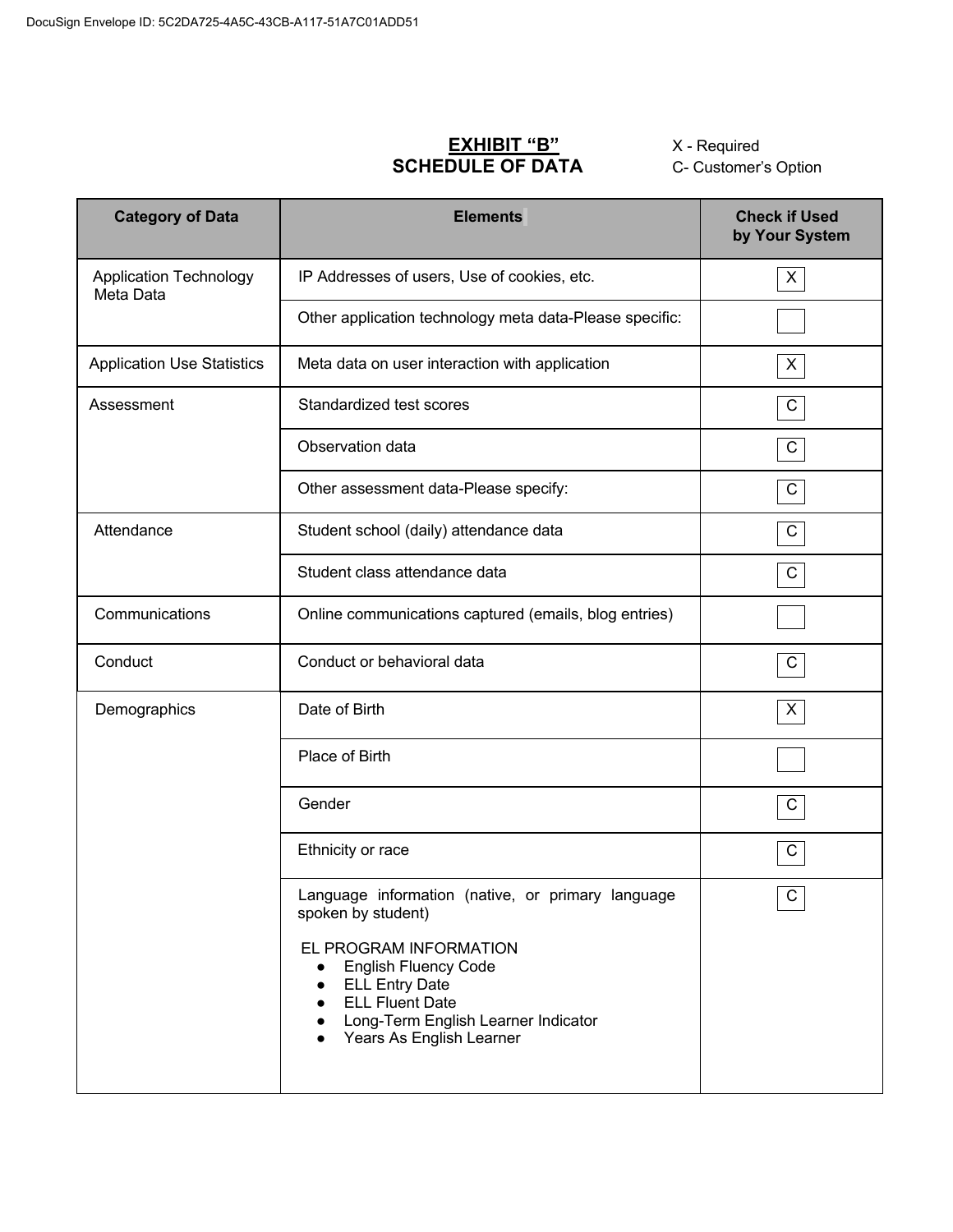| <b>Category of Data</b> | <b>Elements</b>                                                                                                                                                                                                                                                                                                                                                                                                                                                                                                                                                                                                                                                                                                                                                                                                                                                                                                                                                                                                                                                                                                                                                                                                                                                                                                                                                                                                                                                                              | <b>Check if Used</b><br>by Your System |
|-------------------------|----------------------------------------------------------------------------------------------------------------------------------------------------------------------------------------------------------------------------------------------------------------------------------------------------------------------------------------------------------------------------------------------------------------------------------------------------------------------------------------------------------------------------------------------------------------------------------------------------------------------------------------------------------------------------------------------------------------------------------------------------------------------------------------------------------------------------------------------------------------------------------------------------------------------------------------------------------------------------------------------------------------------------------------------------------------------------------------------------------------------------------------------------------------------------------------------------------------------------------------------------------------------------------------------------------------------------------------------------------------------------------------------------------------------------------------------------------------------------------------------|----------------------------------------|
|                         | Other demographic information - Please specify:<br><b>STUDENT IDENTIFIERS</b><br><b>Student Alternate ID</b><br>$\bullet$<br><b>Student Email</b><br>$\bullet$<br>Foster ID<br>$\bullet$<br>Migrant Ed Student ID<br>٠<br>Lunch ID<br>$\bullet$<br>Primary Language<br>٠<br>Home Language<br>$\bullet$<br><b>NSLP LunchStatus</b><br>$\bullet$<br>Foster Child Indicator<br>٠<br>Homeless Indicator<br>٠<br>Migratory Indicator<br>$\bullet$<br><b>Military Connected Student</b><br>$\bullet$<br>Title 1 Part A Service Indicator<br>٠<br><b>Residential Status</b><br>٠<br><b>Birth City</b><br>٠<br><b>Birth Country</b><br>٠<br><b>Birth State</b><br>٠<br>Parent Ed Level<br>٠<br><b>USA Enrollment Date</b><br>$\bullet$<br><b>District Entry Date</b><br>$\bullet$<br><b>District Entry Grade</b><br>$\bullet$<br><b>District Mobility</b><br>$\bullet$<br>SchoolCode<br>$\bullet$<br>School Entry Date<br>٠<br>School Entry Grade<br>٠<br><b>School Mobility</b><br>٠<br>International Academy Indicator<br>$\bullet$<br>Next School ID<br>$\bullet$<br><b>Next School Name</b><br>$\bullet$<br>DISABILITY, 504 & IEP<br><b>Referral Date</b><br><b>Disabled</b><br><b>Disability Code</b><br><b>Disability Code Description</b><br>Disability Code 2<br>Disability Code 2 Description<br>On504Plan<br>504 Accommodation Description<br>504 Review Date<br>SpecialEd<br>Special Ed Entry Date<br>Special Ed Exit Date<br>OnIEP<br><b>IEP Behavior Indicator</b><br>IEP ELA Indicator |                                        |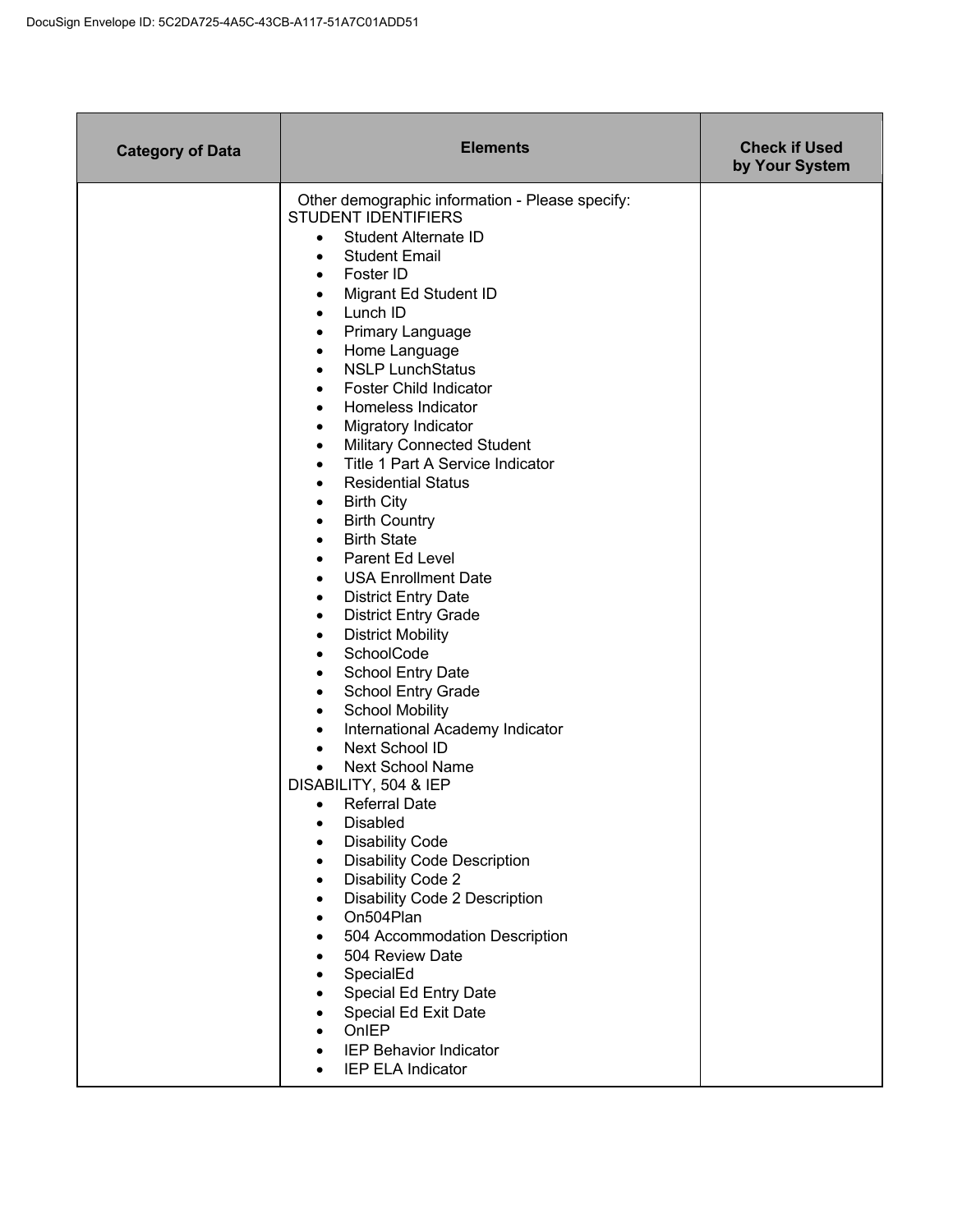| <b>Category of Data</b> | <b>Elements</b>                                                                                                                                                                                                                                                                                                                                                                                                                                                                                                                                                                                                                                                                                                                                                     | <b>Check if Used</b><br>by Your System |
|-------------------------|---------------------------------------------------------------------------------------------------------------------------------------------------------------------------------------------------------------------------------------------------------------------------------------------------------------------------------------------------------------------------------------------------------------------------------------------------------------------------------------------------------------------------------------------------------------------------------------------------------------------------------------------------------------------------------------------------------------------------------------------------------------------|----------------------------------------|
|                         | <b>IEP Math Indicator</b><br>$\bullet$<br>Last IEP Date<br><b>Annual Review Date</b><br><b>Annual Review Status</b><br>Occupational Course of Study<br>SPECIFIC PROGRAM INDICATORS<br>AP Program Indicator<br>$\bullet$<br>Dual Language Immersion Program Indicator<br>$\bullet$<br>Gifted & Talented Program Indicator<br>$\bullet$<br><b>GPA</b><br><b>GPA</b><br>$\bullet$<br>GPA - Unweighted<br>GPA - Weighted<br><b>GRADUATION &amp; POST-SECONDARY INFO</b><br>Dual Enrolled Indicator<br>$\bullet$<br><b>Cohort Year</b><br>College Bound Indicator<br>٠<br>FAFSA Complete Indicator<br>٠<br><b>Expected Graduation Year</b><br>٠<br><b>Graduation Date</b><br><b>Graduation Service Hours</b><br><b>Graduation Status Description</b><br>OntimeGraduation |                                        |
| Enrollment              | Student school enrollment                                                                                                                                                                                                                                                                                                                                                                                                                                                                                                                                                                                                                                                                                                                                           | X                                      |
|                         | Student grade level                                                                                                                                                                                                                                                                                                                                                                                                                                                                                                                                                                                                                                                                                                                                                 | X                                      |
|                         | Homeroom                                                                                                                                                                                                                                                                                                                                                                                                                                                                                                                                                                                                                                                                                                                                                            | C                                      |
|                         | Guidance counselor                                                                                                                                                                                                                                                                                                                                                                                                                                                                                                                                                                                                                                                                                                                                                  | C                                      |
|                         | Specific curriculum programs                                                                                                                                                                                                                                                                                                                                                                                                                                                                                                                                                                                                                                                                                                                                        | $\mathbf C$                            |
|                         | Year of graduation                                                                                                                                                                                                                                                                                                                                                                                                                                                                                                                                                                                                                                                                                                                                                  | C                                      |
|                         | Other enrollment information - Please specify:<br><b>Enrollment Enter Reason Code</b><br><b>Enrollment Exit Reason Code</b>                                                                                                                                                                                                                                                                                                                                                                                                                                                                                                                                                                                                                                         | C                                      |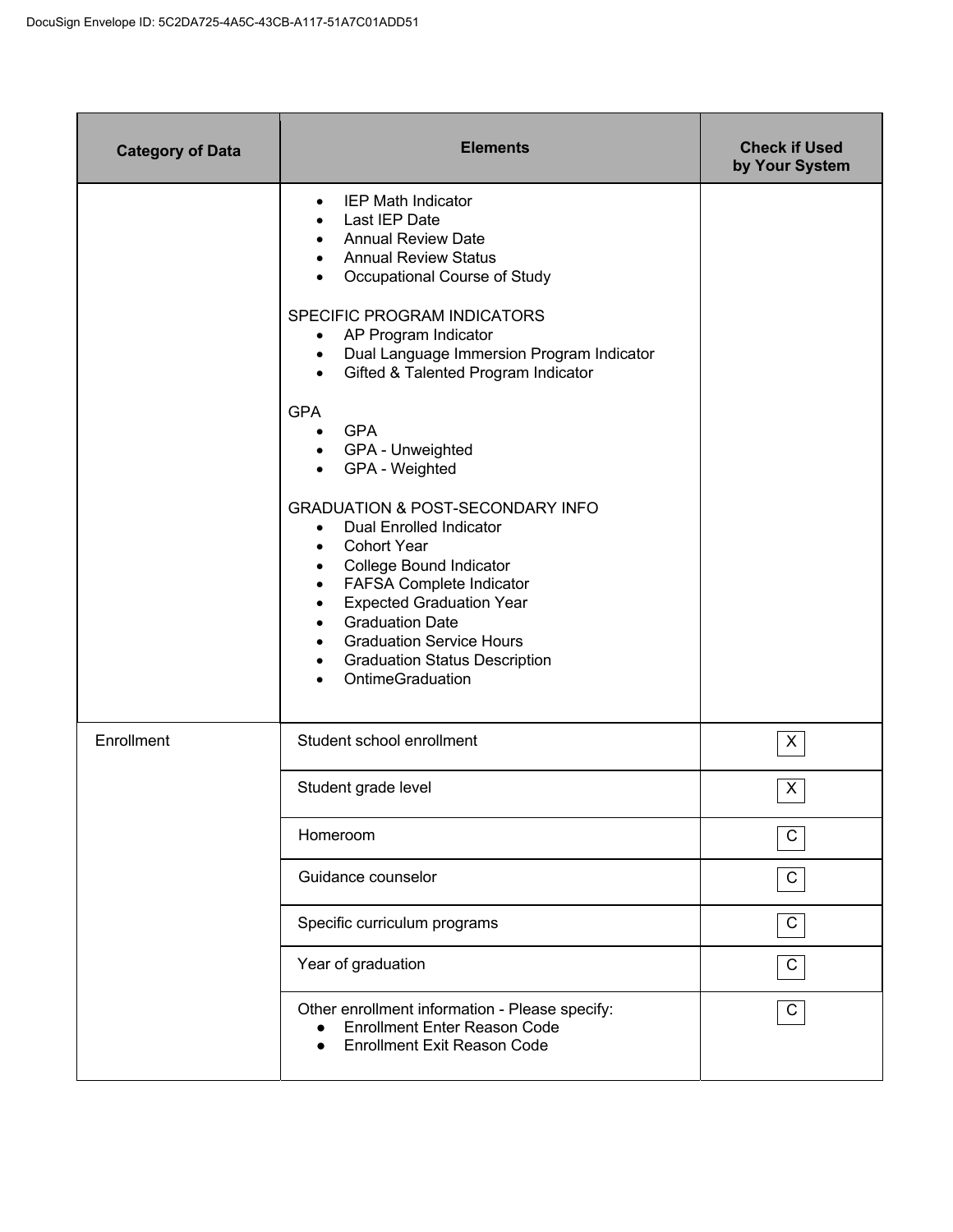| <b>Category of Data</b>                | <b>Elements</b>                                        | <b>Check if Used</b><br>by Your System |
|----------------------------------------|--------------------------------------------------------|----------------------------------------|
| Parent/Guardian Contact<br>Information | Address                                                | $\mathsf C$                            |
|                                        | Email                                                  | $\mathbf C$                            |
| Parent/Guardian ID                     | Parent ID number (created to link parents to students) | $\mathsf C$                            |
| Parent/Guardian Name                   | First and/or Last                                      | $\mathsf C$                            |
| Schedule                               | Student scheduled courses                              | C                                      |
|                                        | Student scheduled courses                              | C                                      |
| Special Indicator                      | English language learner information                   | C                                      |
|                                        | Low income status                                      | $\mathsf{C}$                           |
|                                        | Medical alerts/ health data                            | C                                      |
|                                        | Student disability information                         | C                                      |
|                                        | Specialized education services (IEP or 504)            | $\mathsf{C}$                           |
|                                        | Living situations (homeless/foster care)               | C                                      |
|                                        | Other indicator information - Please specify:          |                                        |
| <b>Student Contact</b><br>Information  | Address                                                | $\mathsf C$                            |
|                                        | Email                                                  | $\mathsf C$                            |
|                                        | Phone                                                  | $\mathsf{C}$                           |
| <b>Student Identifiers</b>             | Local (School district) ID number                      | X                                      |
|                                        | State ID number                                        | X                                      |
|                                        | Provider/App assigned student ID number                | C                                      |
|                                        | Student app username                                   | $\mathsf C$                            |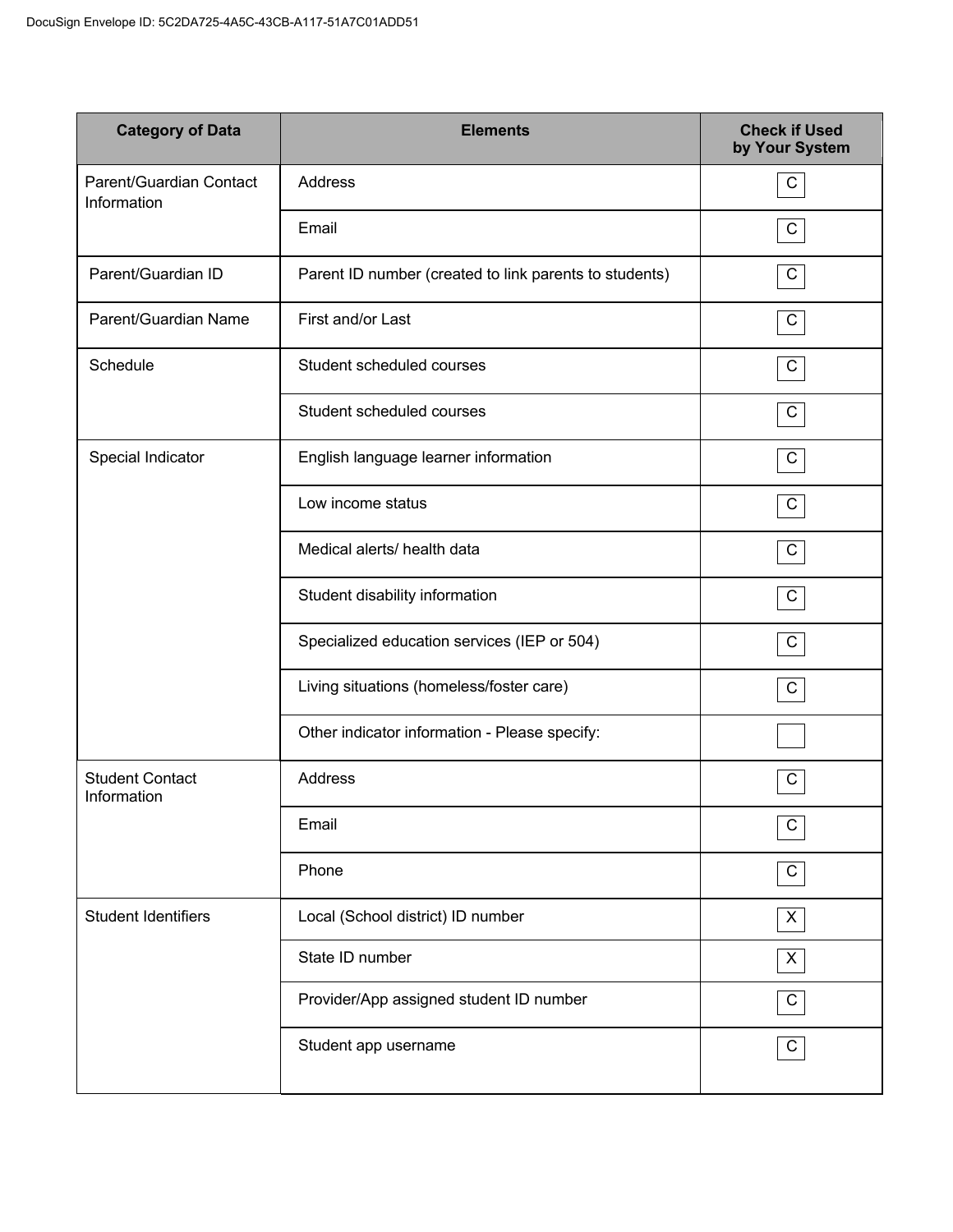| <b>Category of Data</b>              | <b>Elements</b>                                                                                                               | <b>Check if Used</b><br>by Your System |
|--------------------------------------|-------------------------------------------------------------------------------------------------------------------------------|----------------------------------------|
|                                      | Student app passwords                                                                                                         | C                                      |
| <b>Student Name</b>                  | First and/or Last                                                                                                             | X                                      |
| Student In App<br>Performance        | Program/application performance (typing program-<br>student types 60 wpm, reading program-student reads<br>below grade level) | C                                      |
| <b>Student Program</b><br>Membership | Academic or extracurricular activities a student may<br>belong to or participate in                                           | $\mathsf{C}$                           |
| <b>Student Survey</b><br>Responses   | Student responses to surveys or questionnaires                                                                                | C                                      |
| Student work                         | Student generated content; writing, pictures, etc.                                                                            | C                                      |
|                                      | Other student work data -Please specify:                                                                                      | C                                      |
| Transcript                           | Student course grades                                                                                                         | C                                      |
|                                      | Student course data                                                                                                           | C                                      |
|                                      | Student course grades/ performance scores                                                                                     | C                                      |
|                                      | Other transcript data - Please specify:<br>Credits<br>Core Area<br>Pass Indicator<br>Subject Area                             | C                                      |
| Transportation                       | Student bus assignment                                                                                                        |                                        |
|                                      | Student pick up and/or drop off location                                                                                      |                                        |
|                                      | Student bus card ID number                                                                                                    |                                        |
|                                      | Other transportation data - Please specify:                                                                                   |                                        |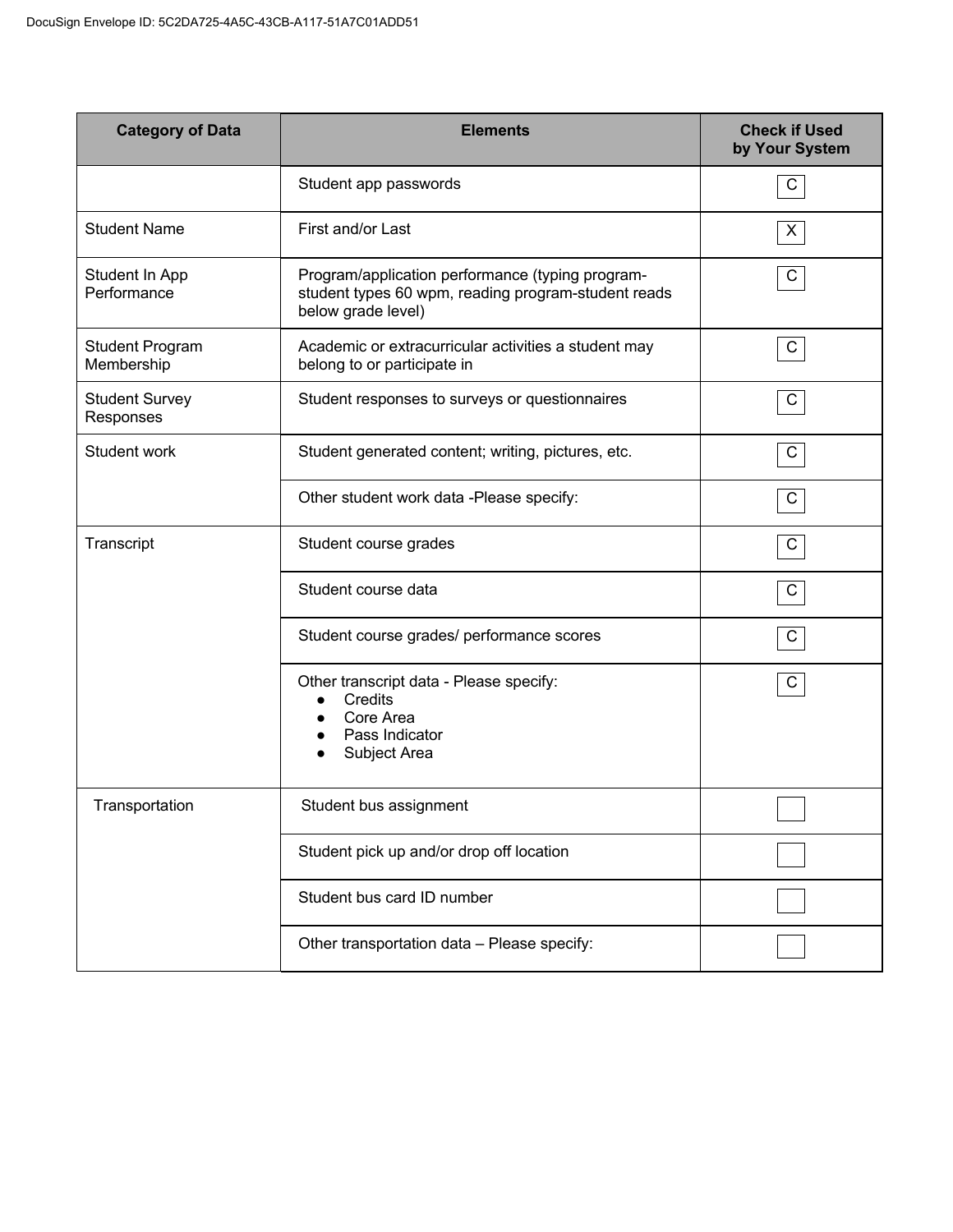| <b>Category of Data</b> | <b>Elements</b>                                                                                                                 | <b>Check if Used</b><br>by Your System |
|-------------------------|---------------------------------------------------------------------------------------------------------------------------------|----------------------------------------|
| Other                   | Please list each additional data element used,<br>stored, or collected by your application:                                     |                                        |
| None                    | No Student Data collected at this time. Provider<br>will immediately notify LEA if this designation is<br>no longer applicable. |                                        |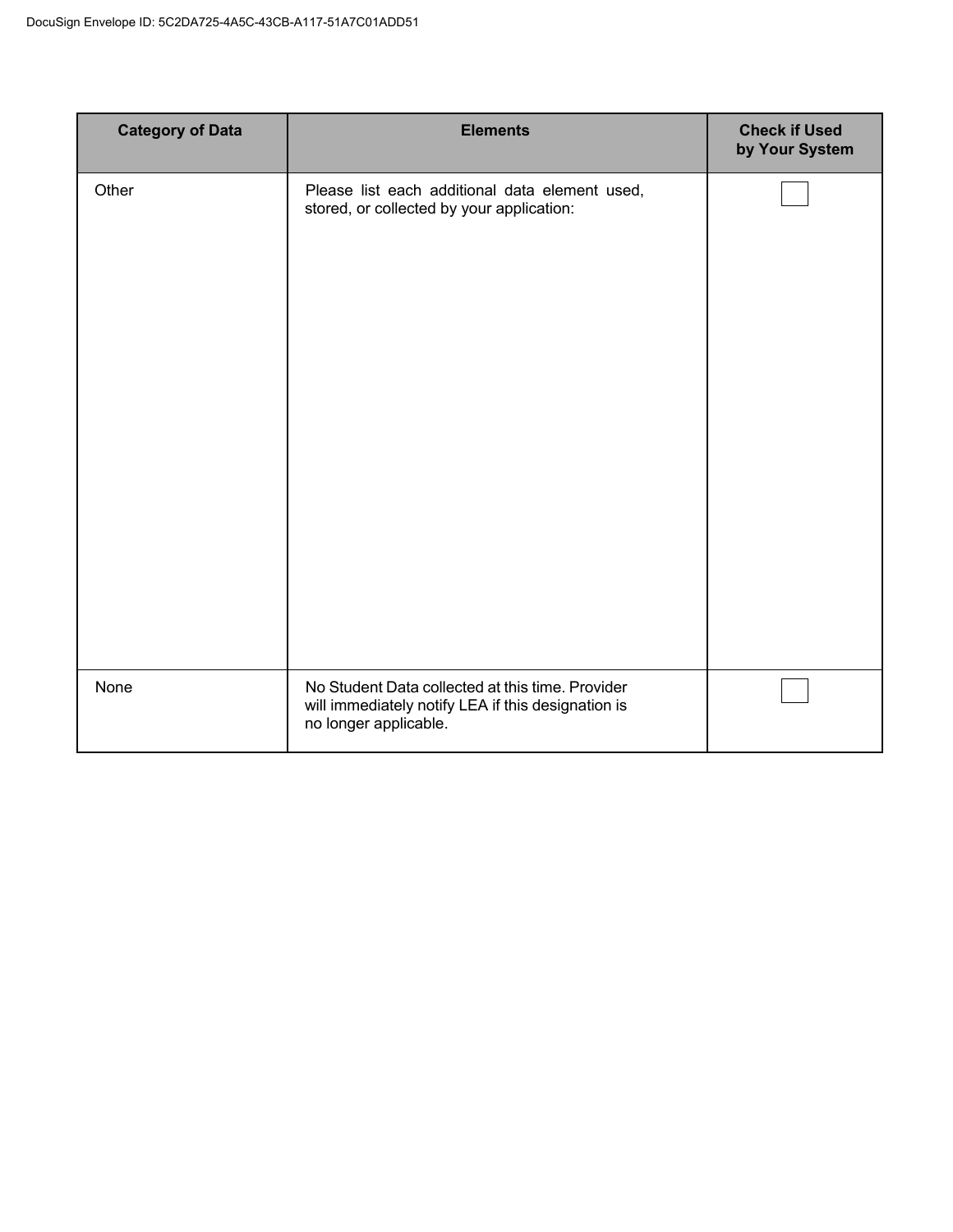## **EXHIBIT "C"**

De-Identified Data and De-Identification: Records and information are considered to be de-identified when all personally identifiable information has been removed or obscured, such that the remaining information does not reasonably identify a specific individual, including, but not limited to, any information that, alone or in combination is linkable to a specific student and provided that the educational agency, or other party, has made a reasonable determination that a student's identity is not personally identifiable, taking into account reasonable available information.

**Educational Records:** Educational Records are records, files, documents, and other materials directly related to a student and maintained by the school or local education agency, or by a person acting for such school or local education agency, including but not limited to, records encompassing all the material kept in the student's cumulative folder, such as general identifying data, records of attendance and of academic work completed, records of achievement, and results of evaluative tests, health data, disciplinary status, test protocols and individualized education programs.

Metadata: means information that provides meaning and context to other data being collected; including, but not limited to: date and time records and purpose of creation Metadata that have been stripped of all direct and indirect identifiers are not considered Personally Identifiable Information.

Operator: means the operator of an internet website, online service, online application, or mobile application with actual knowledge that the site, service, or application is used for K-12 school purposes. Any entity that operates an internet website, online service, online application, or mobile application that has entered into a signed, written agreement with an LEA to provide a service to that LEA shall be considered an "operator" for the purposes of this section.

Originating LEA: An LEA who originally executes the DPA in its entirety with the Provider.

Provider: For purposes of the DPA, the term "Provider" means provider of digital educational software or services, including cloud-based services, for the digital storage, management, and retrieval of Student Data. Within the DPA the term "Provider" includes the term "Third Party" and the term "Operator" as used in applicable state statutes.

**Student Generated Content:** The term "student-generated content" means materials or content created by a student in the services including, but not limited to, essays, research reports, portfolios, creative writing, music or other audio files, photographs, videos, and account information that enables ongoing ownership of student content.

School Official: For the purposes of this DPA and pursuant to 34 CFR § 99.31(b), a School Official is a contractor that: (1) Performs an institutional service or function for which the agency or institution would otherwise use employees; (2) Is under the direct control of the agency or institution with respect to the use and maintenance of Student Data including Education Records; and (3) Is subject to 34 CFR § 99.33(a) governing the use and redisclosure of personally identifiable information from Education Records.

Service Agreement: Refers to the Contract, Purchase Order or Terms of Service or Terms of Use.

Student Data: Student Data includes any data, whether gathered by Provider or provided by LEA or its users, students, or students' parents/guardians, that is descriptive of the student including, but not limited to,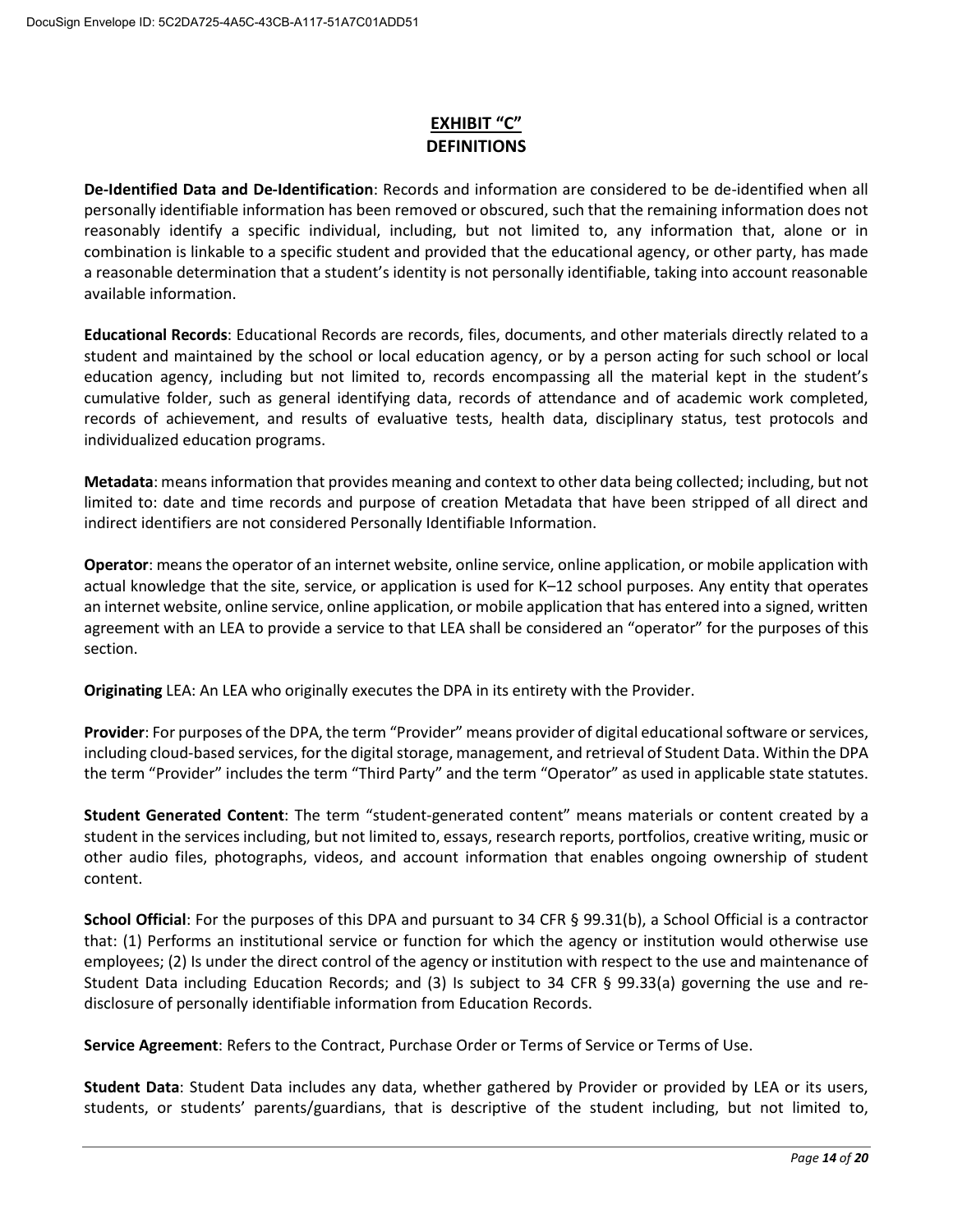information in the student's educational record or email, first and last name, birthdate, home or other physical address, telephone number, email address, or other information allowing physical or online contact, discipline records, videos, test results, special education data, juvenile dependency records, grades, evaluations, criminal records, medical records, health records, social security numbers, biometric information, disabilities, socioeconomic information, individual purchasing behavior or preferences, food purchases, political affiliations, religious information, text messages, documents, student identifiers, search activity, photos, voice recordings, geolocation information, parents' names, or any other information or identification number that would provide information about a specific student. Student Data includes Meta Data. Student Data further includes "personally identifiable information (PII)," as defined in 34 C.F.R. § 99.3 and as defined under any applicable state law. Student Data shall constitute Education Records for the purposes of this DPA, and for the purposes of federal, state, and local laws and regulations. Student Data as specified in Exhibit "B" is confirmed to be collected or processed by the Provider pursuant to the Services. Student Data shall not constitute that information that has been anonymized or de-identified, or anonymous usage data regarding a student's use of Provider's services.

Subprocessor: For the purposes of this DPA, the term "Subprocessor" (sometimes referred to as the "Subcontractor") means a party other than LEA or Provider, who Provider uses for data collection, analytics, storage, or other service to operate and/or improve its service, and who has access to Student Data.

Subscribing LEA: An LEA that was not party to the original Service Agreement and who accepts the Provider's General Offer of Privacy Terms.

Targeted Advertising: means presenting an advertisement to a student where the selection of the advertisement is based on Student Data or inferred over time from the usage of the operator's Internet web site, online service or mobile application by such student or the retention of such student's online activities or requests over time for the purpose of targeting subsequent advertisements. "Targeted advertising" does not include any advertising to a student on an Internet web site based on the content of the web page or in response to a student's response or request for information or feedback.

Third Party: The term "Third Party" means a provider of digital educational software or services, including cloudbased services, for the digital storage, management, and retrieval of Education Records and/or Student Data, as that term is used in some state statutes. However, for the purpose of this DPA, the term "Third Party" when used to indicate the provider of digital educational software or services is replaced by the term "Provider."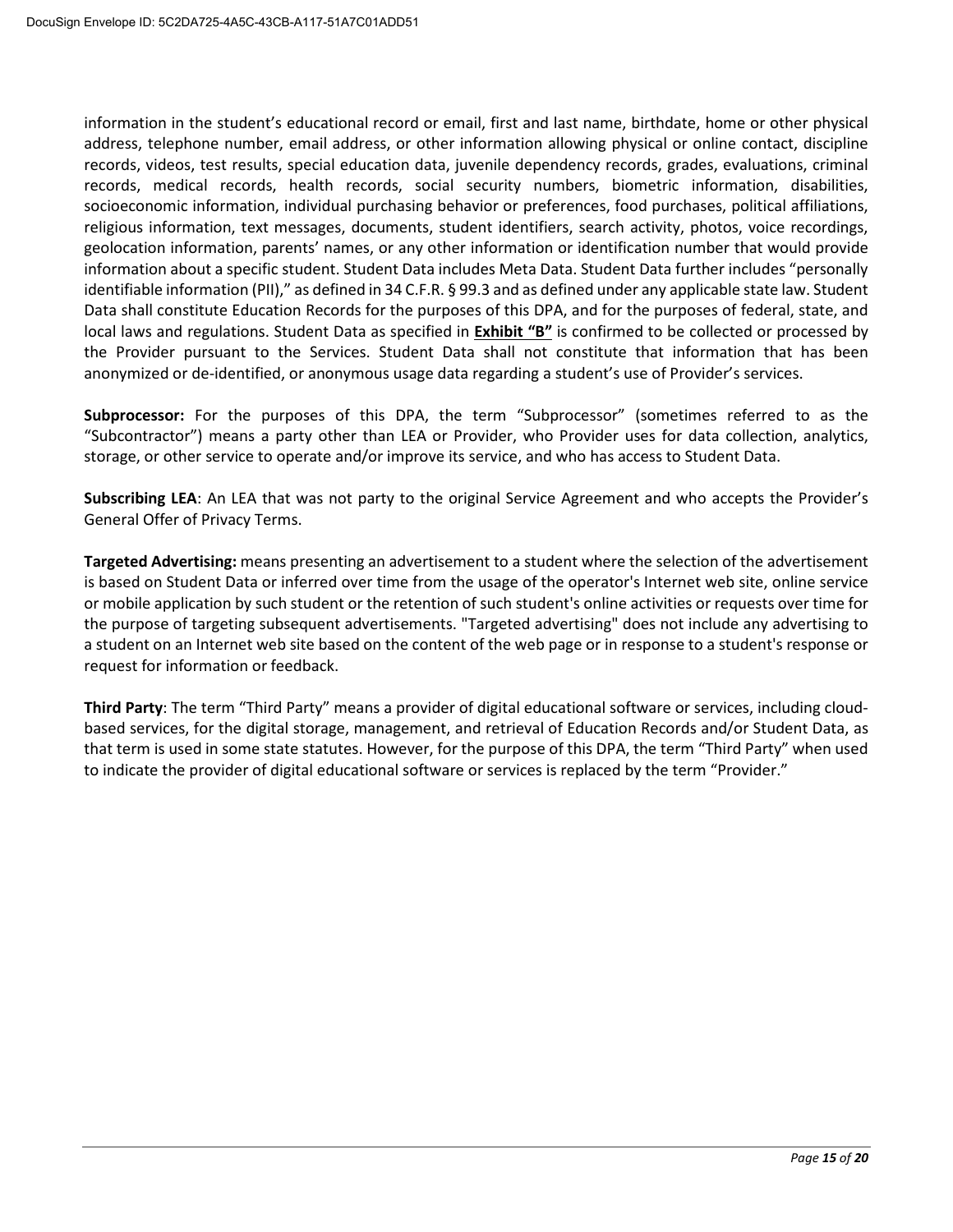## **EXHIBIT "D"** DIRECTIVE FOR DISPOSITION OF DATA

[Insert LEA Name] Trovider to dispose of data obtained by Provider pursuant to the terms of the Service Agreement between LEA and Provider. The terms of the Disposition are set forth below:

1. Extent of Disposition

Disposition is partial. The categories of data to be disposed of are set forth below or are found in an attachment to this Directive:

### [Insert categories of data here]

Disposition is Complete. Disposition extends to all categories of data.

2. Nature of Disposition

\_\_\_\_ Disposition shall be by destruction or deletion of data.

Disposition shall be by a transfer of data. The data shall be transferred to the following site as follows:

3. Schedule of Disposition

Data shall be disposed of by the following date:

\_\_\_\_\_\_ As soon as commercially practicable.

4. Signature

Authorized Representative of LEA

Date

5. Verification of Disposition of Data

Authorized Representative of Company

Date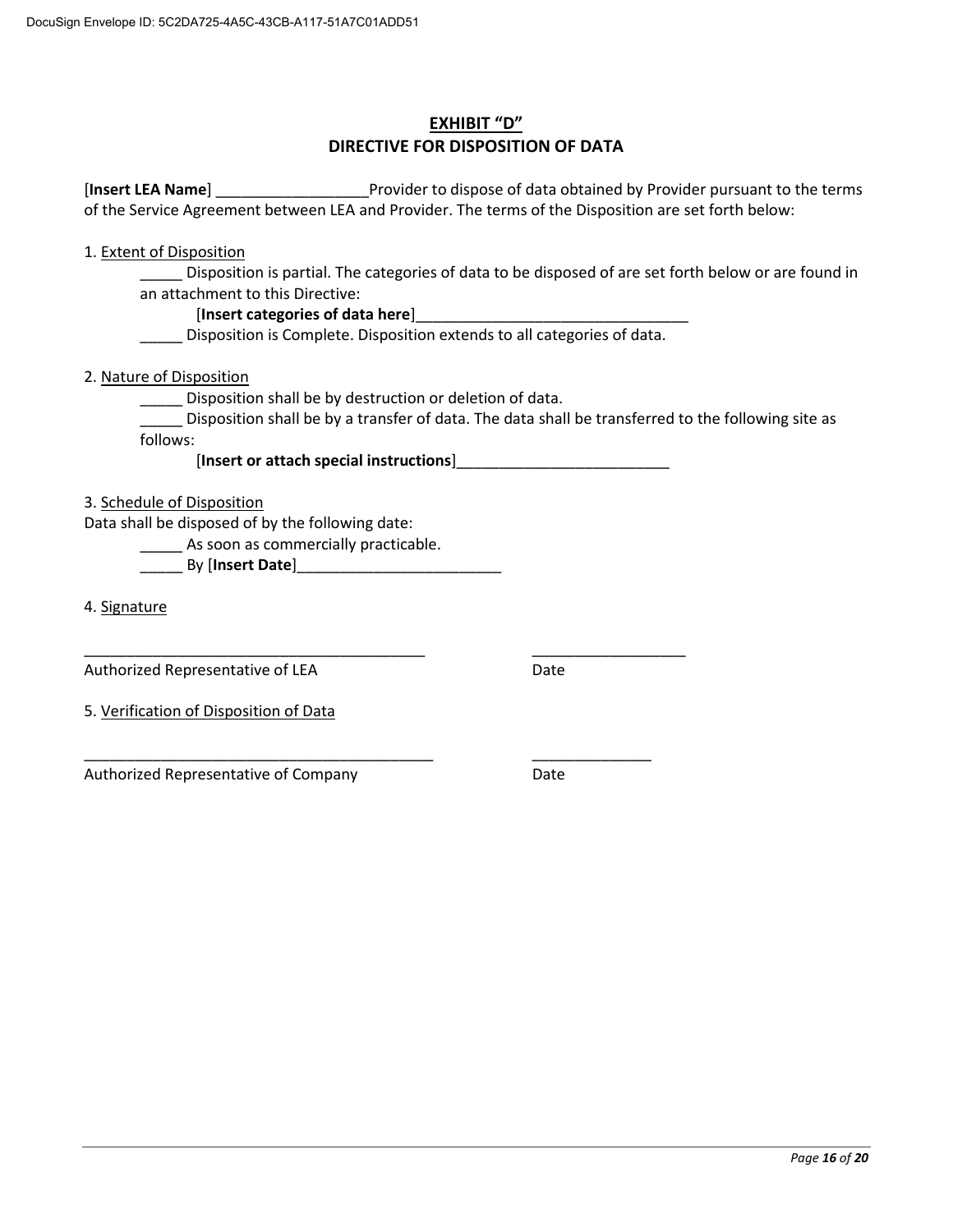## **EXHIBIT "E" GENERAL OFFER OF PRIVACY TERMS**

#### 1. Offer of Terms

Provider offers the same privacy protections found in this DPA between it and [Southwest VT Supervisory Union] ("Originating LEA") which is dated  $1^{10/14/2021}$  1, to any other LEA ("Subscribing LEA") who accepts this General Offer of Privacy Terms ("General Offer") through its signature below. This General Offer shall extend only to privacy protections, and Provider's signature shall not necessarily bind Provider to other terms, such as price, term, or schedule of services, or to any other provision not addressed in this DPA. The Provider and the Subscribing LEA may also agree to change the data provided by Subscribing LEA to the Provider to suit the unique needs of the Subscribing LEA. The Provider may withdraw the General Offer in the event of: (1) a material change in the applicable privacy statues; (2) a material change in the services and products listed in the originating Service Agreement; or three (3) years after the date of Provider's signature to this Form. Subscribing LEAs should send the signed **Exhibit**  $^{\prime\prime}$ E"  $t_0$ Provider  $at$ the following email address: legal@illuminateed.net Illuminate Education  $\mathbf{I}$ 

| "DocuSigned by:<br>BY:<br><u>Linkler</u><br>$\rightarrow$ cott | 10-14-2021<br>Date: |
|----------------------------------------------------------------|---------------------|
| - DB07F581AE9A445<br><b>Scott Virkler</b><br>Printed Name:     | Title/Position: COO |

#### 2. Subscribing LEA

A Subscribing LEA, by signing a separate Service Agreement with Provider, and by its signature below, accepts the General Offer of Privacy Terms. The Subscribing LEA and the Provider shall therefore be bound by the same terms of this DPA for the term of the DPA between the [Southwest VT Supervisory Union ] and the Provider. \*\*PRIOR TO ITS EFFECTIVENESS, SUBSCRIBING LEA MUST DELIVER NOTICE OF ACCEPTANCE TO PROVIDER PURSUANT TO ARTICLE VII, SECTION 5. \*\*

|                                          | Date: the contract of the contract of the contract of the contract of the contract of the contract of the contract of the contract of the contract of the contract of the contract of the contract of the contract of the cont |  |
|------------------------------------------|--------------------------------------------------------------------------------------------------------------------------------------------------------------------------------------------------------------------------------|--|
|                                          |                                                                                                                                                                                                                                |  |
|                                          | SCHOOL DISTRICT NAME: And the state of the state of the state of the state of the state of the state of the state of the state of the state of the state of the state of the state of the state of the state of the state of t |  |
| <b>DESIGNATED REPRESENTATIVE OF LEA:</b> |                                                                                                                                                                                                                                |  |
| Name:                                    |                                                                                                                                                                                                                                |  |
| Title:                                   |                                                                                                                                                                                                                                |  |
| Address:                                 |                                                                                                                                                                                                                                |  |
| Telephone Number:                        |                                                                                                                                                                                                                                |  |
| Email:                                   |                                                                                                                                                                                                                                |  |
|                                          |                                                                                                                                                                                                                                |  |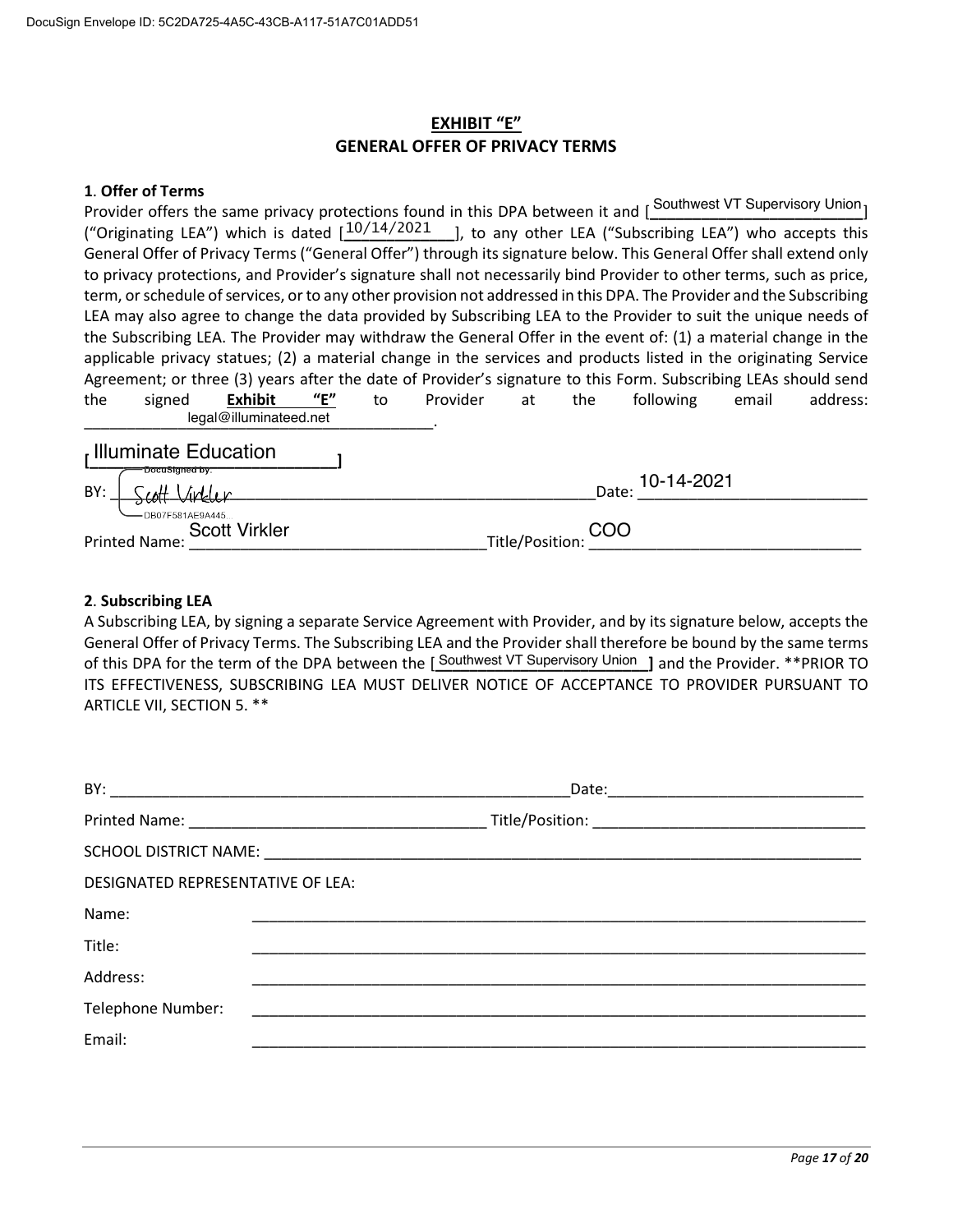## **EXHIBIT "F" DATA SECURITY REQUIREMENTS**

### **Adequate Cybersecurity Frameworks** 2/24/2020

The Education Security and Privacy Exchange ("Edspex") works in partnership with the Student Data Privacy Consortium and industry leaders to maintain a list of known and credible cybersecurity frameworks which can protect digital learning ecosystems chosen based on a set of guiding cybersecurity principles\* ("Cybersecurity Frameworks") that may be utilized by Provider.

| <b>MAINTAINING ORGANIZATION/GROUP</b>                                                   | <b>FRAMEWORK(S)</b>                                                                                                                         |
|-----------------------------------------------------------------------------------------|---------------------------------------------------------------------------------------------------------------------------------------------|
| National Institute of Standards and<br>Technology                                       | NIST Cybersecurity Framework Version 1.1                                                                                                    |
| National Institute of Standards and<br>Technology                                       | NIST SP 800-53, Cybersecurity Framework for<br><b>Improving Critical Infrastructure Cybersecurity</b><br>(CSF), Special Publication 800-171 |
| International Standards Organization                                                    | Information technology - Security techniques<br>- Information security management systems<br>(ISO 27000 series)                             |
| Secure Controls Framework Council, LLC                                                  | Security Controls Framework (SCF)                                                                                                           |
| Center for Internet Security                                                            | CIS Critical Security Controls (CSC, CIS Top 20)                                                                                            |
| Office of the Under Secretary of Defense for<br>Acquisition and Sustainment (OUSD(A&S)) | <b>Cybersecurity Maturity Model Certification</b><br>(CMMC, ~FAR/DFAR)                                                                      |

**Cybersecurity Frameworks** 

Please visit http://www.edspex.org for further details about the noted frameworks.

\*Cybersecurity Principles used to choose the Cybersecurity Frameworks are located here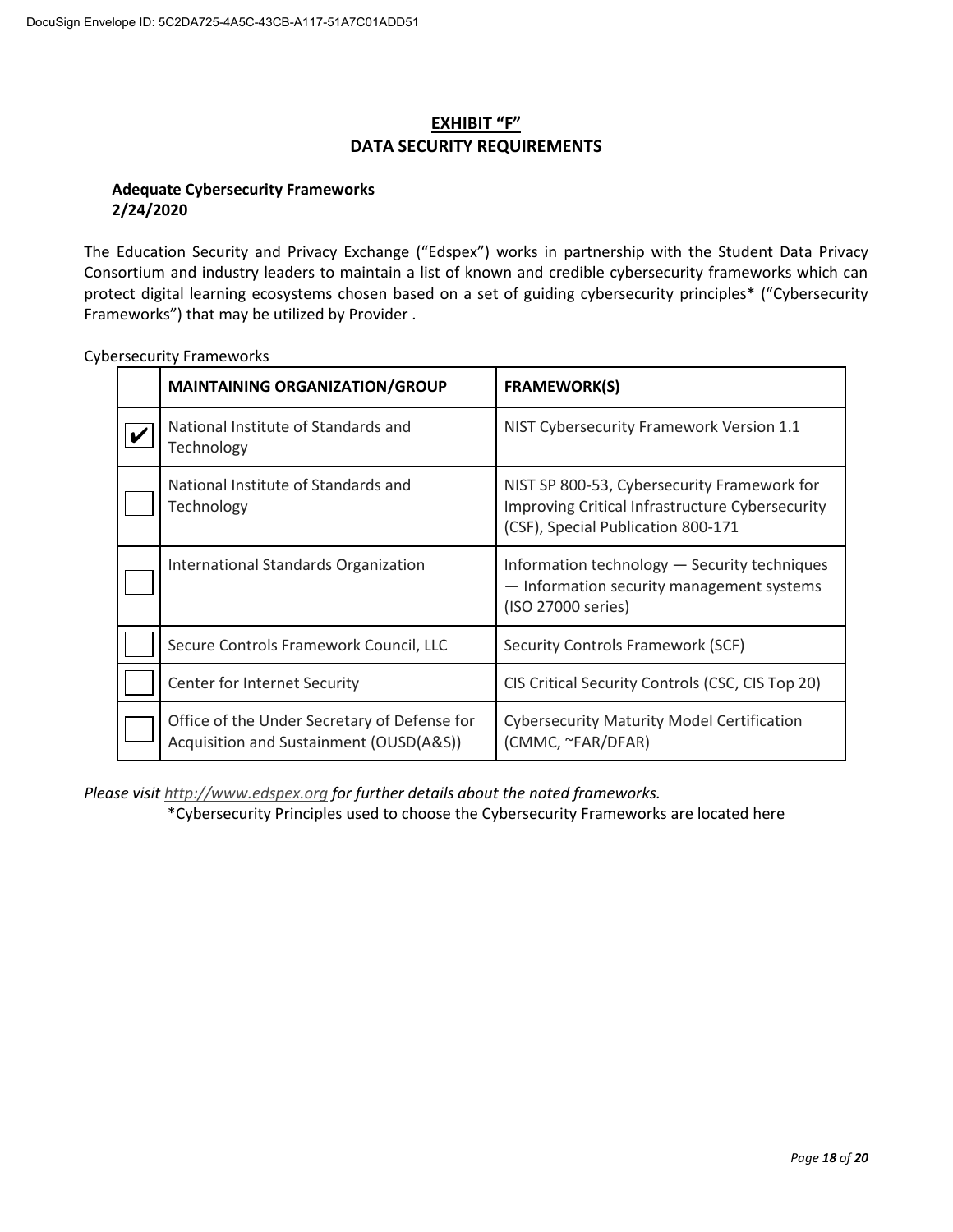## **EXHIBIT "G" Supplemental SDPC State Terms for [State]**

Version

[The State Supplement is an *optional* set of terms that will be generated on an as-needed basis in collaboration between the national SDPC legal working group and the State Consortia. The scope of these State Supplements will be to address any state specific data privacy statutes and their requirements to the extent that they require terms in addition to or different from the National Standard Clauses. The State Supplements will be written in a manner such that they will not be edited/updated by individual parties and will be posted on the SDPC website to provide the authoritative version of the terms. Any changes by LEAs or Providers will be made in amendment form in an Exhibit (Exhibit "H" in this proposed structure).]

[THIS PAGE HAS BEEN INTENTIONALLY LEFT BLANK]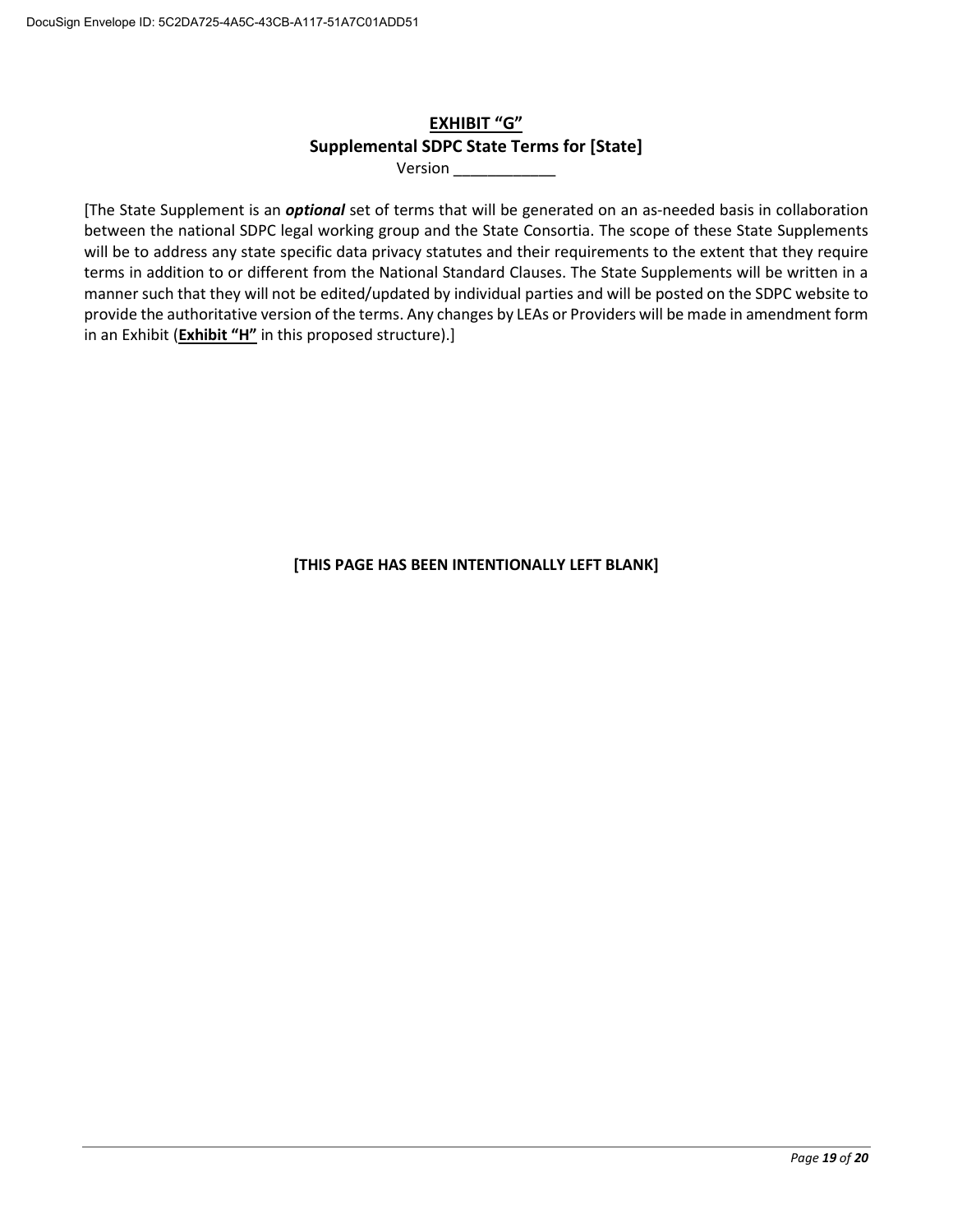### EXHIBIT "H" **Additional Terms or Modifications** Version 1.0a

LEA and Provider agree to the following additional terms and modifications:

Section 1 is hereby deleted in its entirety and replaced with the following:

LEA has engaged Provider to provide certain K-12 content, assessment, and professional development services related thereto. This DPA will govern Student Data provided by LEA to Provider, pursuant to those engagements.

Article I: Section 1 "Purpose of DPA" is hereby deleted in its entirety and replaced with the following:

The purpose of this DPA is to describe the duties and responsibilities to protect Student Data including compliance with all applicable federal and state privacy laws, rules, and regulations, all as may be amended from time to time. In performing these services, the Provider shall be considered a School Official with a legitimate educational interest, and performing services otherwise provided by the LEA. Provider shall be under the direct control and supervision of the LEA, with respect to its use of Student Data.

Article II: Section 2 "Parent Access" is hereby deleted in its entirety and replaced with the following:

To the extent required by law the LEA shall establish reasonable procedures by which a parent, legal guardian, or eligible student may review Education Records and/or Student Data correct erroneous information, and procedures for the transfer of student-generated content to a personal account, consistent with the functionality of services. The Provider shall ensure that data stored in its products is able to be downloaded by the LEA during the term of any active Service Agreement. In the event that a parent of a student or other individual contacts the Provider to review any of the Student Data accessed pursuant to the Services, the Provider shall refer the parent or individual to the LEA, who will follow the necessary and proper procedures regarding the requested information.

Article II: Section 3 "Separate Account" is hereby deleted in its entirety and replaced with the following:

If Student-Generated Content is stored or maintained by the Provider, Provider shall, at the request of the LEA, provide a mechanism for the LEA to transfer said Student Generated Content to a separate account created by the student.

Article III: Section 3 "Reasonable Precautions" is hereby deleted in its entirety and replaced with the following:

LEA shall (a) take reasonable precautions and be responsible for the security of the LEA-issued usernames, passwords, login credentials and any other means of gaining access to the services and hosted Student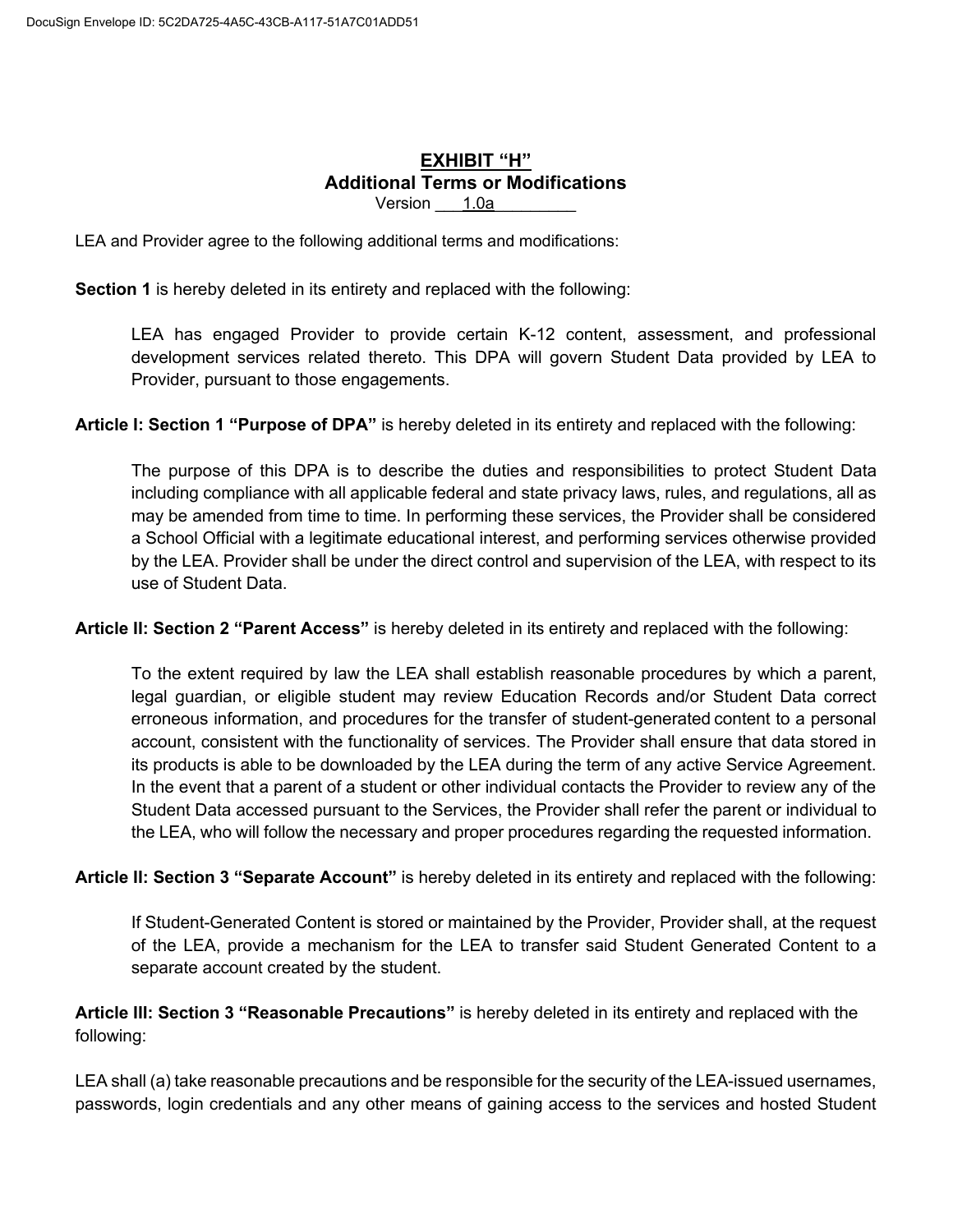Data; (b) LEA shall be solely responsible for maintaining its own backups of any data hosted in its own environments, and otherwise be the sole guarantor of the accuracy, quality, and contents of its own data; and (c) LEA shall be solely responsible for downloading/retrieving any of LEA's data maintained by the Provider prior to triggering any event that may result in the Provider destroying any LEA data in the Provider's possession (e.g., terminating a Service Agreement).

Article III: Section 4 "Unauthorized Access Notifications" is hereby deleted in its entirety and replaced with the following:

LEA shall notify Provider promptly, without unreasonable delay and without unreasonable delay, of any known unauthorized access. LEA will assist Provider in any efforts by Provider to investigate and respond to any unauthorized access.

Article IV: Section 1 "Privacy Compliance" is hereby deleted in its entirety and replaced with the following:

The Provider shall comply with all applicable federal and state laws, rules, and regulations pertaining to Student Data privacy and security, all as may be amended from time to time.

Article IV: Section 5 "De-identified Data" is hereby deleted in its entirety and replaced with the following:

Provider agrees not to attempt to re-identify de-identified Student Data. De-Identified Data may be used by the Provider for those purposes allowed under FERPA and the following purposes: (1) assisting the LEA or other governmental agencies in conducting research and other studies; and (2) research and development of the Provider's educational sites, services, or applications, and to demonstrate the effectiveness of the Services; and (3) for adaptive learning purpose and for customized student learning. Provider's use of De-Identified Data shall survive termination of this DPA or any request by LEA to return or destroy Student Data. Except for Subprocessors, Provider agrees not to transfer de identified Student Data to any party unless that party agrees in writing not to attempt re-identification. Prior to publishing any document that names the LEA explicitly or indirectly, the Provider shall obtain the LEA's written approval of the manner in which de-identified data is presented.

Article IV: Section 6 "Disposition of Data" is hereby deleted in its entirety and replaced with the following:

Upon written request from the LEA, Provider shall dispose of or provide a mechanism for the LEA to transfer Student Data obtained under the Service Agreement, within sixty (60) days of the date of said request and according to a schedule and procedure as the Parties may reasonably agree. Upon termination of this DPA, Provider shall dispose of all Student Data. The duty to dispose of Student Data shall not extend to Student Data that had been De-Identified or placed in a separate student account pursuant to section II 3. The LEA may employ a "Directive for Disposition of Data" form, a copy of which is attached hereto as **Exhibit "D"**. If the LEA and Provider employ Exhibit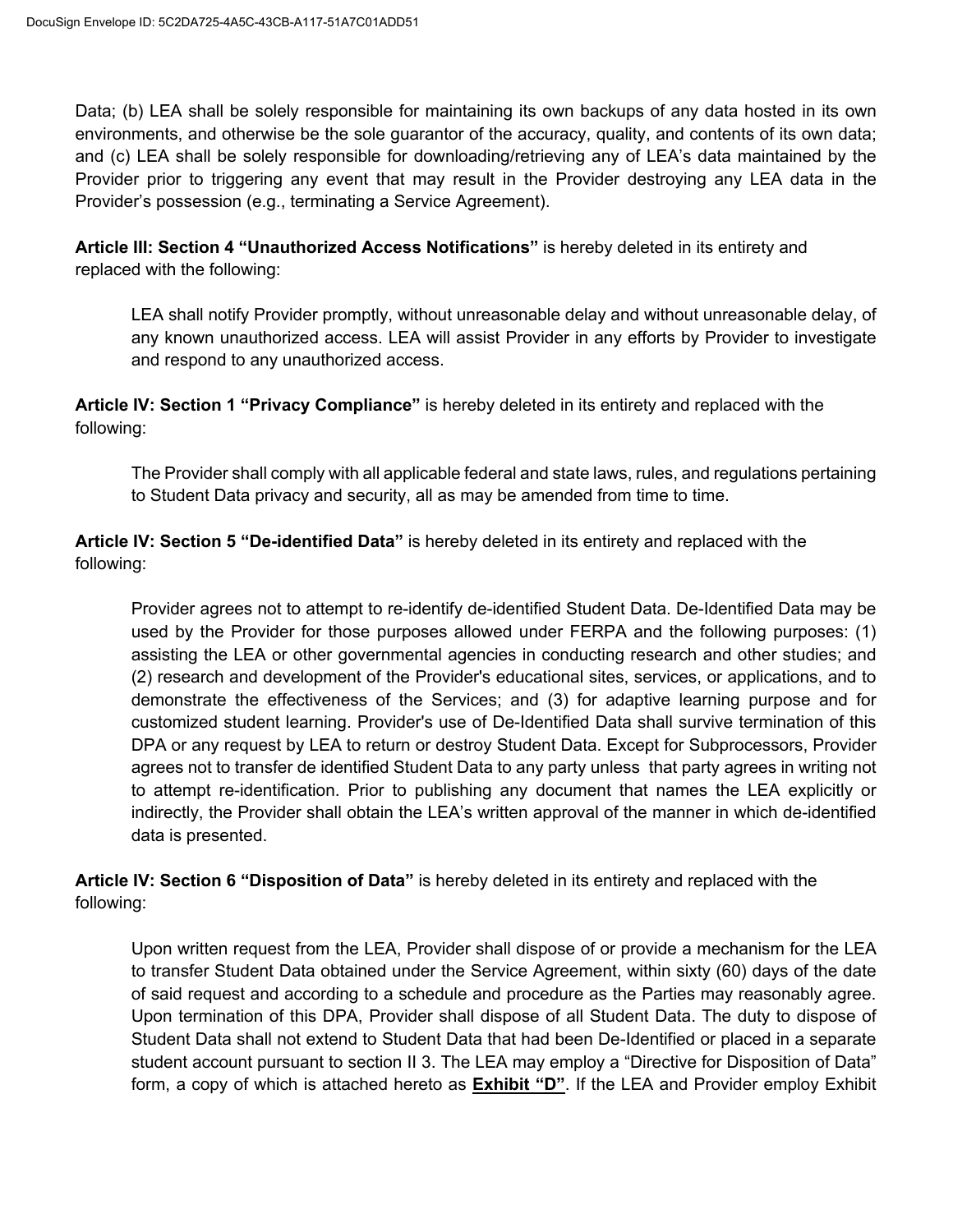"D," no further written request or notice is required on the part of either party prior to the disposition of Student Data described in Exhibit "D.

Article V: Section 1 "Data Storage" The second sentence is hereby deleted in its entirety.

Article V: Section 2 "Audits" is hereby deleted in its entirety and replaced with the following:

No more than once a year, or following unauthorized access, upon receipt of a written request from the LEA with at least ten (10) business days' notice and upon the execution of an appropriate confidentiality agreement, the Provider will provide reasonable access to relevant portions of records pertaining to the delivery of Services to the LEA and will certify during the term that the Provider has an internal plan that meets statutory requirements and that Provider is in compliance with said plan.

Article V: Section 3 "Data Security" The second sentence is hereby deleted in its entirety and replaced with the following:

The Provider shall adhere to any applicable federal and state law relating to data security.

Article V: Section 4(2) "Data Breach" is hereby deleted in its entirety and replaced with the following:

Provider agrees to adhere to all federal and state requirements with respect to a data breach related to the Student Data, including the required responsibilities and procedures for notification and mitigation of any such data breach. However, LEA shall be responsible for its own notification obligations.

Article V: Section 4(5) "Data Breach" is hereby deleted in its entirety and replaced with the following:

In the event of a breach originating from LEA's negligent use of the Service, Provider shall cooperate with LEA to the extent necessary to expeditiously secure Student Data, and Provider will not be responsible for all associated costs and any liabilities related to said breach or efforts to remediate said breach.

Article VII: Section 1 "Termination" is hereby deleted in its entirety and replaced with the following:

In the event that either Party seeks to terminate this DPA, they may do so by mutual written consent so long as the Service Agreement has lapsed or has been terminated. Either party may terminate this DPA and any service agreement or contract if the other party commits a material breach of any terms of this DPA

Article VII: Section 7 "Successors Bound" The final sentence is hereby deleted in its entirety.

Exhibit "C" Definitions, "Student Data" The last three sentences are hereby deleted in their entirety and replaced with the following: